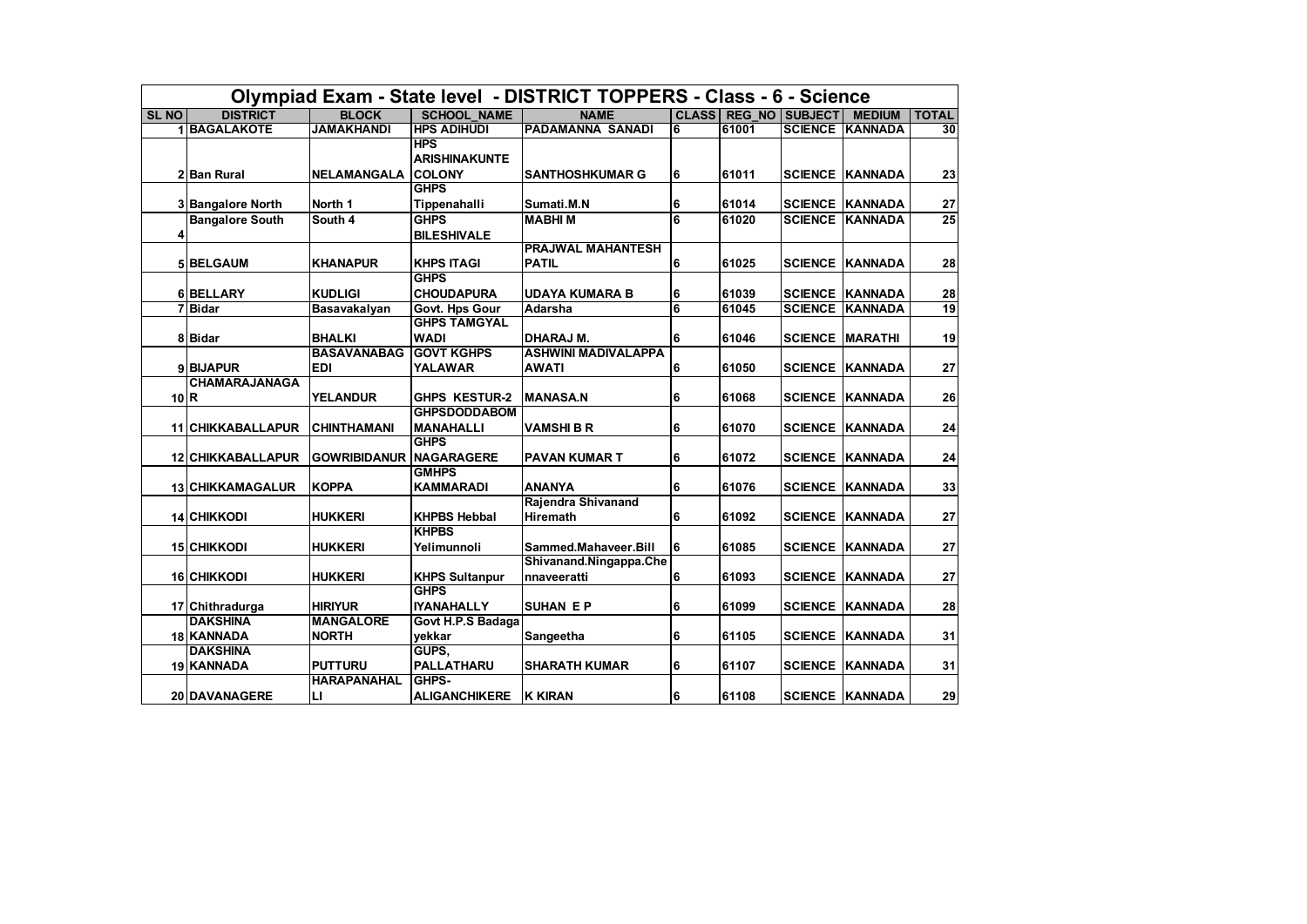|                  | <b>DHARWAD</b>     | <b>HPS</b>                         | <b>BASALINGAYYA</b>                       |                 |       |                |                        |                 |
|------------------|--------------------|------------------------------------|-------------------------------------------|-----------------|-------|----------------|------------------------|-----------------|
| 21 DHARWAD       | <b>RURAL</b>       | <b>KURUBAGATTI</b>                 | <b>HIREMATH</b>                           | 6               | 61117 |                | <b>SCIENCE KANNADA</b> | 37              |
|                  |                    | GHPS NO-02                         | <b>SAMARTH</b>                            |                 |       |                |                        |                 |
| 22 DHARWAD       | <b>KUNDAGOL</b>    | <b>KUNDAGOL</b>                    | <b>SADARAJOSHI</b>                        | 6               | 61119 |                | <b>SCIENCE KANNADA</b> | 37              |
|                  |                    | <b>GHPS</b>                        | <b>NAGARAJ RAMANNA</b>                    |                 |       |                |                        |                 |
| 23 Gadag         | <b>Gadag Rural</b> | <b>NEELAGUND</b>                   | <b>KURTAKOTI</b>                          | 6               | 61125 |                | <b>SCIENCE KANNADA</b> | 29              |
|                  |                    | <b>MPHS CHINCHOLI</b>              |                                           |                 |       |                |                        |                 |
| 24 GULBARGA      | <b>CHITAPURA</b>   | (H)                                | <b>BASAVARAJ</b>                          | 6               | 61126 |                | <b>SCIENCE KANNADA</b> | 28              |
|                  |                    | <b>GHPS</b>                        |                                           |                 |       |                |                        |                 |
| <b>25 HASSAN</b> | <b>HASSAN</b>      | <b>BOOVANAHALLI</b>                | <b>SHARANYA V.G</b>                       | 6               | 61136 |                | SCIENCE  KANNADA       | 28              |
| <b>26 HAVERI</b> | Haveri             | <b>HPKGS GUTTAL</b>                | <b>P R SNEHA</b>                          | 6               | 61142 |                | <b>SCIENCE KANNADA</b> | 28              |
|                  |                    |                                    |                                           |                 |       |                |                        |                 |
| 27 KODAGU        | <b>SOMWARPET</b>   | <b>GHPS BALUGODU KISHORE B V</b>   |                                           | 6               | 61151 |                | SCIENCE  KANNADA       | 22              |
|                  |                    | <b>GHPS</b>                        |                                           |                 |       |                |                        |                 |
| 28 Kolar         | Kolar              | <b>MATNAHALLI</b><br><b>GHPS</b>   | <b>NAGASRI.K</b>                          | 6               | 61154 |                | <b>SCIENCE KANNADA</b> | 24              |
|                  |                    | <b>SHETTIKOTHANU</b>               |                                           |                 |       |                |                        |                 |
|                  |                    | <b>RU</b>                          |                                           |                 | 61157 |                |                        |                 |
| 29 Kolar         | Kolar              | <b>GHPS</b>                        | <b>MANASA.S</b>                           | 6               |       |                | <b>SCIENCE KANNADA</b> | 24              |
| 30 KOPPAL        | <b>KUSTAGI</b>     | <b>JOOLAKATTE</b>                  | <b>ASHWINI</b>                            | 6               | 61159 |                | <b>SCIENCE KANNADA</b> | 31              |
|                  |                    | <b>G.U.P.S. KU.</b>                |                                           |                 |       |                |                        |                 |
| 31 Madhugiri     | Sira               | DEVASTHANA                         | LIKHITH GOWDA                             | 6               | 61166 | <b>SCIENCE</b> | KANNADA                | 29              |
|                  |                    | <b>GHPS</b>                        |                                           |                 |       |                |                        |                 |
|                  |                    | <b>PATTASOMANA</b>                 |                                           |                 |       |                |                        |                 |
| 32 MANDYA        | <b>PANDAVAPURA</b> | <b>HALLY</b>                       | <b>CHARAN.M.V</b>                         | 6               | 61169 |                | <b>SCIENCE KANNADA</b> | 20              |
|                  |                    |                                    |                                           |                 |       |                |                        |                 |
| 33 MYSORE        | <b>K R NAGAR</b>   | <b>GHPS MAVATHUR VEDASHREE M J</b> |                                           | 6               | 61188 |                | <b>SCIENCE KANNADA</b> | 28              |
| 34 RAICHUR       | <b>MANVI</b>       | <b>GMHPS KALLUR</b>                | <b>SYED SHAHID PASHA</b>                  | $6\overline{6}$ | 61197 |                | <b>SCIENCE KANNADA</b> | $\overline{24}$ |
|                  |                    | GHPS U.                            |                                           |                 |       |                |                        |                 |
| 35 RAICHUR       | <b>RAICHUR</b>     | KHANAPUR                           | <b>VINAYAKUMAR</b>                        | 6               | 61193 |                | <b>SCIENCE KANNADA</b> | 24              |
|                  |                    | <b>HPS</b>                         |                                           |                 |       |                |                        |                 |
|                  |                    | <b>KERALALUSANDR</b>               |                                           |                 |       |                |                        |                 |
| 36 Ramanagara    | <b>KANAKAPURA</b>  | А                                  | YOGESHA KS                                | 6               | 61202 |                | <b>SCIENCE KANNADA</b> | 20              |
|                  |                    | <b>GHPS</b>                        |                                           |                 |       |                |                        |                 |
| 37 Shimoga       | <b>SAGARA</b>      | LINGANAMAKKI                       | <b>SANDEEPATN</b>                         | 6               | 61204 |                | <b>SCIENCE KANNADA</b> | 28              |
|                  |                    | <b>GHPS</b>                        |                                           |                 |       |                |                        |                 |
| 38 SHIMOGA       | <b>SHIKARIPURA</b> | <b>BAGANAKATTE</b>                 | <b>BASAVANAGOUDA</b>                      | 6               | 61205 |                | <b>SCIENCE KANNADA</b> | 28              |
|                  |                    |                                    |                                           |                 |       |                |                        |                 |
| 39 SIRSI         | <b>YALLAPUR</b>    |                                    | <b>H.P.S SAVANGERI DIVYASHRI G HEGADE</b> | 6               | 61216 |                | <b>SCIENCE KANNADA</b> | 30              |
|                  |                    | <b>GHPS</b>                        |                                           |                 |       |                |                        |                 |
| 40 Tumkur        | Gubbi (02)         | <b>SOMALAPURA</b>                  | <b>MOHAN H</b>                            | 6               | 61219 |                | <b>SCIENCE KANNADA</b> | 31              |
|                  |                    | <b>GHPS</b>                        |                                           |                 |       |                |                        |                 |
| 41 UDUPI         | <b>KUNDAPURA</b>   | <b>KOTESHWARA</b>                  | <b>SUJATHA BHAT</b>                       | 6               | 61226 |                | <b>SCIENCE KANNADA</b> | 31              |
|                  |                    |                                    |                                           |                 |       |                |                        |                 |
| 42 UTTARAKANNADA | <b>HONNAVAR</b>    | H P S STHITIGARA MAHESH S BHAT     |                                           | 6               | 61229 |                | SCIENCE  KANNADA       | 31              |
|                  |                    |                                    | <b>RAVICHANDRA /</b>                      |                 |       |                |                        |                 |
| <b>43 YADGIR</b> | <b>SHAHAPUR</b>    | <b>G.H.P.S.MADNAL</b>              | <b>MALLIKARJUN</b>                        | 6               | 61237 |                | <b>SCIENCE KANNADA</b> | 26              |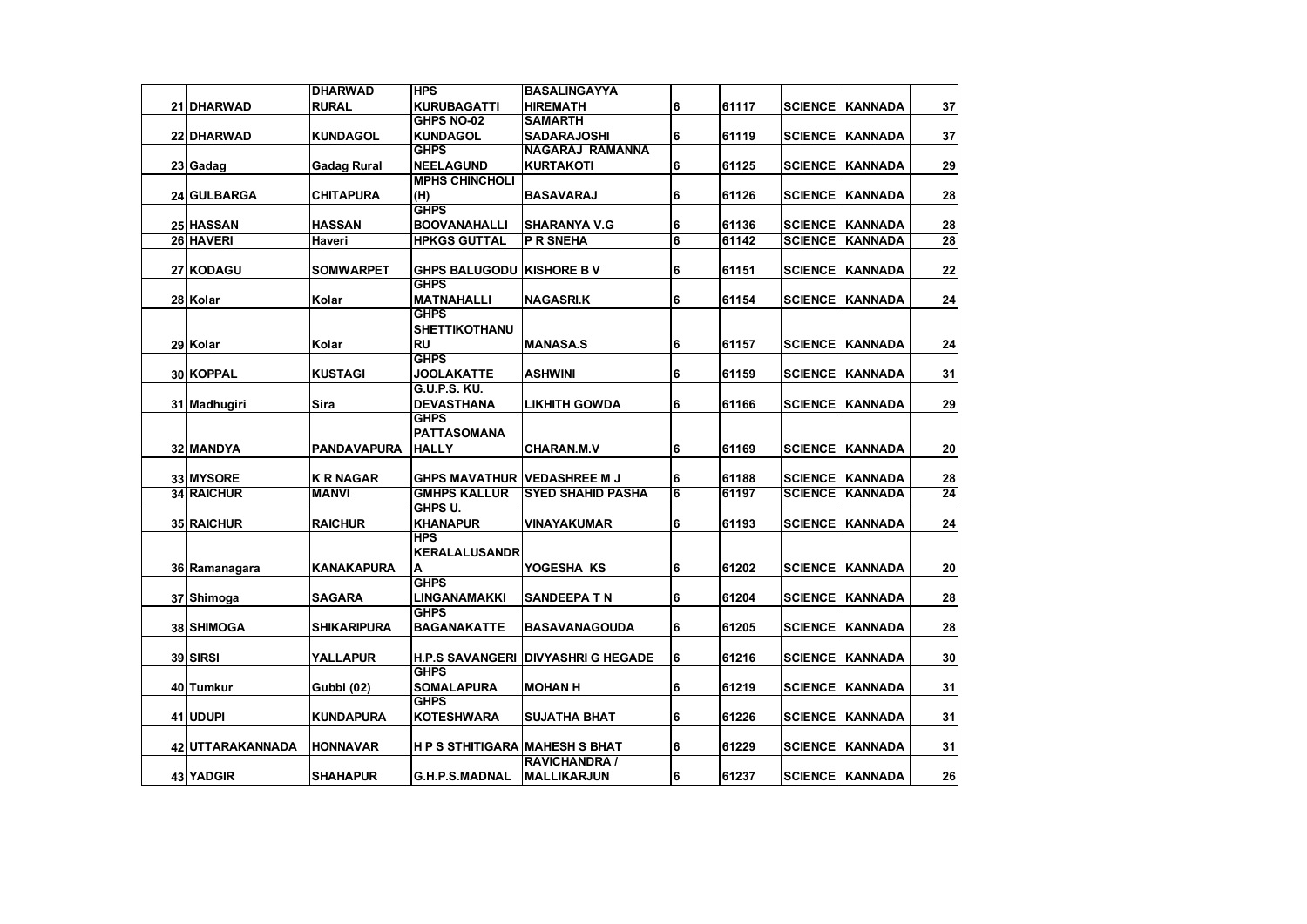| <b>BLOCK</b><br><b>CLASS REG NO SUBJECT</b><br><b>SL NO</b><br><b>DISTRICT</b><br><b>SCHOOL_NAME</b><br><b>NAME</b><br><b>MEDIUM</b><br>1 BAGALAKOTE<br><b>MUDHOLA</b><br><b>GOVT HPS UTTUR</b><br><b>VITHAL BELAGALI</b><br>62005<br><b>MATHS</b><br>KANNADA<br>29<br>6<br><b>NELAMANGALA</b><br><b>LOHITH MB</b><br>62009<br><b>MATHS</b><br><b>KANNADA</b><br>21<br>2 Bangalore Rural<br><b>HPS MADALAKOTE</b><br>6<br><b>MATHS</b><br>17<br>3 Bangalore North<br><b>GHPS Tippenahalli</b><br><b>Nithin</b><br>6<br>62012<br><b>KANNADA</b><br>North 1<br><b>NORTH4</b><br>62016<br><b>MATHS</b><br>17<br>4 Bangalore North<br><b>G.M.PS KODIGEHALLI</b><br><b>KIRANKUMAR</b><br>6<br><b>KANNADA</b><br>22<br>5 Bangalore South<br><b>ARUN KUMAR</b><br>62021<br><b>MATHS</b><br><b>KANNADA</b><br>South 4<br><b>GHPS BELATTUR</b><br>6<br><b>MEGHA BASAVARAJ</b><br>30<br>6 BELGAUM<br>62032<br><b>KANNADA</b><br><b>KHANAPUR</b><br><b>KHPS ITAGI</b><br><b>SHIPAMATTI</b><br>6<br><b>MATHS</b><br>62039<br>24<br>7 BELLARY<br><b>GHPS MANGANAHALLI</b><br><b>KUDLIGI</b><br><b>ABHISHEKHA</b><br>6<br><b>MATHS</b><br><b>KANNADA</b><br>26<br>62046<br><b>MATHS</b><br><b>GHPS TAMGYAL WADI</b><br><b>MARATHI</b><br>8 Bidar<br><b>BHALKI</b><br><b>DHARAJ M.</b><br>6<br><b>SNEHA MANJUNATH</b><br>26<br>$6\phantom{1}6$<br>62050<br><b>KANNADA</b><br>9 BIJAPUR<br><b>BIJAPUR RURAL</b><br><b>KGS NAGATHAN</b><br>JANAWAD<br><b>MATHS</b><br>10 CHAMARAJANAGAR<br>6<br>62058<br>24<br><b>MANU</b><br><b>MATHS</b><br><b>KANNADA</b><br><b>HANUR</b><br><b>GHPS LOKKANAHALLI</b><br><b>GHPSDODDABOMMANA</b><br>25<br><b>HALLI</b><br>62062<br><b>MATHS</b><br><b>KANNADA</b><br>11 CHIKKABALLAPUR<br><b>CHINTHAMANI</b><br><b>VAMSHIBR</b><br>6<br>29<br><b>KOPPA</b><br><b>GMHPS KAMMARADI</b><br>6<br>62069<br>12 CHIKKAMAGALUR<br><b>ANANYA</b><br><b>MATHS</b><br><b>KANNADA</b><br>$\overline{27}$<br>13 Chikkodi<br>Chikkodi<br><b>K.H.P.S. CHINCHANI</b><br><b>DIVYASHREE R KUMBAR</b><br>6<br>62075<br><b>MATHS</b><br><b>KANNADA</b><br>27<br>62080<br>14 Chikkodi<br><b>HPGS MUDALGI</b><br><b>BHUMIKA MAGADUM</b><br>6<br><b>MATHS</b><br><b>KANNADA</b><br>Mudalagi<br>27<br>15 Chithradurga<br><b>HOSADURGA</b><br>62091<br><b>MATHS</b><br><b>KANNADA</b><br><b>GHPS K.P.HALLY</b><br><b>SWATHI G</b><br>6<br><b>16 DAKSHINA KANNADA</b><br><b>GUPS, PAMBETHADY</b><br><b>SAHANAK</b><br>62093<br><b>MATHS</b><br>KANNADA<br>26<br><b>SULLIA</b><br>6<br>25<br>17 DAVANAGERE<br><b>MHPBS HIREKOGALURU A N RUDRESH</b><br>62101<br><b>MATHS</b><br><b>KANNADA</b><br><b>CHANNAGIRI</b><br>6<br><b>DAVANAGERE</b><br>25<br><b>NORTH</b><br>62106<br><b>MATHS</b><br>18 DAVANAGERE<br><b>GHPS-ANAGODU</b><br><b>SUPRIYA M</b><br>6<br><b>KANNADA</b><br>28<br>19 DHARWAD<br><b>HUBLI RURAL</b><br>6<br>62110<br><b>KANNADA</b><br><b>HPS SULLA</b><br><b>PAVAN L BETAGERI</b><br><b>MATHS</b><br>21<br><b>MCS SAVADI</b><br>62115<br><b>MATHS</b><br><b>KANNADA</b><br>20 Gadag<br>Ron<br><b>LINGARAJA S KATTI</b><br>6<br>29<br>21 GULBARGA<br><b>CHITAPURA</b><br>62119<br><b>MATHS</b><br><b>KANNADA</b><br><b>GHPS KOLLUR</b><br><b>VAIBHAVA</b><br>6<br>22<br>22 HASSAN<br><b>BELUR</b><br><b>GHPS H. HANIKE</b><br>KAVANA H.N.<br>62131<br><b>MATHS</b><br><b>KANNADA</b><br>6<br>62135<br><b>MATHS</b><br><b>KANNADA</b><br>$\overline{27}$<br>23 HAVERI<br><b>HPS GUDIHONNATTI</b><br>SACHIN<br>6<br>Ranebennur<br>17<br>24 KODAGU<br>6<br>62147<br><b>MATHS</b><br><b>KANNADA</b><br>SOMWARPET<br><b>GHPS KUDUMANGALUR</b><br><b>VISHVANATHA</b><br><b>GHPS THYAGARAJA</b><br>25 KODAGU<br><b>KALONI</b><br><b>PRAJWAL A S</b><br>6<br>62146<br><b>KANNADA</b><br>17<br><b>SOMWARPET</b><br><b>MATHS</b><br>$\overline{21}$<br><b>GHPS PURAHALLI</b><br>POORNIMA.<br>6<br>62150<br><b>MATHS</b><br><b>KANNADA</b><br>26 Kolar<br>Kolar<br>26<br>27 KOPPAL<br><b>YELBURGA</b><br><b>GHPS HIREMYAGERI</b><br>6<br>62156<br><b>MATHS</b><br><b>KANNADA</b><br><b>MANJUNATH</b><br>$\overline{22}$<br>62163<br>28 Madhugiri<br>Koratagere<br><b>PRAVEEN KUMARS</b><br>6<br><b>MATHS</b><br><b>KANNADA</b><br><b>GHPS AKKIRAMPURA</b><br>$\overline{22}$<br>29 MANDYA<br>6<br>62170<br><b>MATHS</b><br><b>MANDYANORTH</b><br><b>GHPS KERAGODU</b><br><b>VAISHNAVI R</b><br><b>KANNADA</b><br>24<br>6<br>62176<br><b>MATHS</b><br>KANNADA<br>30 Mysore<br><b>GHPS KALIHUNDI</b><br><b>RAJASHEKARA</b><br>T.Narasipura<br><b>HEMANTH KUMAR /</b><br>31 RAICHUR<br><b>SINDHANUR</b><br>62185<br><b>MATHS</b><br><b>KANNADA</b><br>26<br><b>HPS N.N CAMP</b><br><b>RAMKRISHNA</b><br>6<br>26<br>32 Ramanagara<br>62196<br><b>MATHS</b><br><b>GHPS Biskur</b><br>6<br><b>KANNADA</b><br>Magadi<br>Kirankumar<br>62201<br>34<br>33 Shimoga<br><b>THIRTHAHALLI</b><br><b>GHPS BAVIKAISURU</b><br><b>ADHITIRAO T D</b><br>6<br><b>MATHS</b><br><b>KANNADA</b><br>62207<br><b>MATHS</b><br>29<br>34 SIRSI<br><b>SIRSI</b><br><b>HPS DEVARAKOPPA</b><br><b>SHRINANDAN HEGDE</b><br>6<br><b>KANNADA</b><br>25<br>35 Tumkur<br>GHPS AJJAPPANAHALLI VARUNA H<br>62216<br><b>MATHS</b><br><b>KANNADA</b><br>Tumkur<br>6<br><b>GMHPS KUMRAGODU</b><br>576213<br>28<br><b>36 UDUPI</b><br><b>TARUN</b><br>62224<br><b>MATHS</b><br><b>KANNADA</b><br><b>BRAHMAVARA</b><br>6<br>62229<br>34<br>37 UTTARAKANNADA<br><b>MHPS KASARKOD</b><br><b>SHREYA N NAIK</b><br>6<br><b>MATHS</b><br><b>KANNADA</b><br><b>HONNAVAR</b><br>62232<br><b>MATHS</b><br>38 YADGIR<br>6 | Olympiad Exam - State level - DISTRICT TOPPERS - Class - 6 - MATHS |  |                 |                 |                        |  |  |  |                |              |  |  |
|---------------------------------------------------------------------------------------------------------------------------------------------------------------------------------------------------------------------------------------------------------------------------------------------------------------------------------------------------------------------------------------------------------------------------------------------------------------------------------------------------------------------------------------------------------------------------------------------------------------------------------------------------------------------------------------------------------------------------------------------------------------------------------------------------------------------------------------------------------------------------------------------------------------------------------------------------------------------------------------------------------------------------------------------------------------------------------------------------------------------------------------------------------------------------------------------------------------------------------------------------------------------------------------------------------------------------------------------------------------------------------------------------------------------------------------------------------------------------------------------------------------------------------------------------------------------------------------------------------------------------------------------------------------------------------------------------------------------------------------------------------------------------------------------------------------------------------------------------------------------------------------------------------------------------------------------------------------------------------------------------------------------------------------------------------------------------------------------------------------------------------------------------------------------------------------------------------------------------------------------------------------------------------------------------------------------------------------------------------------------------------------------------------------------------------------------------------------------------------------------------------------------------------------------------------------------------------------------------------------------------------------------------------------------------------------------------------------------------------------------------------------------------------------------------------------------------------------------------------------------------------------------------------------------------------------------------------------------------------------------------------------------------------------------------------------------------------------------------------------------------------------------------------------------------------------------------------------------------------------------------------------------------------------------------------------------------------------------------------------------------------------------------------------------------------------------------------------------------------------------------------------------------------------------------------------------------------------------------------------------------------------------------------------------------------------------------------------------------------------------------------------------------------------------------------------------------------------------------------------------------------------------------------------------------------------------------------------------------------------------------------------------------------------------------------------------------------------------------------------------------------------------------------------------------------------------------------------------------------------------------------------------------------------------------------------------------------------------------------------------------------------------------------------------------------------------------------------------------------------------------------------------------------------------------------------------------------------------------------------------------------------------------------------------------------------------------------------------------------------------------------------------------------------------------------------------------------------------------------------------------------------------------------------------------------------------------------------------------------------------------------------------------------------------------------------------------------------------------------------------------------------------------------------------------------------------------------------------------------------------------------------------------------------------------------------------------------------------------------------------------------------------------------------------------------------------------------------------------|--------------------------------------------------------------------|--|-----------------|-----------------|------------------------|--|--|--|----------------|--------------|--|--|
|                                                                                                                                                                                                                                                                                                                                                                                                                                                                                                                                                                                                                                                                                                                                                                                                                                                                                                                                                                                                                                                                                                                                                                                                                                                                                                                                                                                                                                                                                                                                                                                                                                                                                                                                                                                                                                                                                                                                                                                                                                                                                                                                                                                                                                                                                                                                                                                                                                                                                                                                                                                                                                                                                                                                                                                                                                                                                                                                                                                                                                                                                                                                                                                                                                                                                                                                                                                                                                                                                                                                                                                                                                                                                                                                                                                                                                                                                                                                                                                                                                                                                                                                                                                                                                                                                                                                                                                                                                                                                                                                                                                                                                                                                                                                                                                                                                                                                                                                                                                                                                                                                                                                                                                                                                                                                                                                                                                                                                                                           |                                                                    |  |                 |                 |                        |  |  |  |                | <b>TOTAL</b> |  |  |
|                                                                                                                                                                                                                                                                                                                                                                                                                                                                                                                                                                                                                                                                                                                                                                                                                                                                                                                                                                                                                                                                                                                                                                                                                                                                                                                                                                                                                                                                                                                                                                                                                                                                                                                                                                                                                                                                                                                                                                                                                                                                                                                                                                                                                                                                                                                                                                                                                                                                                                                                                                                                                                                                                                                                                                                                                                                                                                                                                                                                                                                                                                                                                                                                                                                                                                                                                                                                                                                                                                                                                                                                                                                                                                                                                                                                                                                                                                                                                                                                                                                                                                                                                                                                                                                                                                                                                                                                                                                                                                                                                                                                                                                                                                                                                                                                                                                                                                                                                                                                                                                                                                                                                                                                                                                                                                                                                                                                                                                                           |                                                                    |  |                 |                 |                        |  |  |  |                |              |  |  |
|                                                                                                                                                                                                                                                                                                                                                                                                                                                                                                                                                                                                                                                                                                                                                                                                                                                                                                                                                                                                                                                                                                                                                                                                                                                                                                                                                                                                                                                                                                                                                                                                                                                                                                                                                                                                                                                                                                                                                                                                                                                                                                                                                                                                                                                                                                                                                                                                                                                                                                                                                                                                                                                                                                                                                                                                                                                                                                                                                                                                                                                                                                                                                                                                                                                                                                                                                                                                                                                                                                                                                                                                                                                                                                                                                                                                                                                                                                                                                                                                                                                                                                                                                                                                                                                                                                                                                                                                                                                                                                                                                                                                                                                                                                                                                                                                                                                                                                                                                                                                                                                                                                                                                                                                                                                                                                                                                                                                                                                                           |                                                                    |  |                 |                 |                        |  |  |  |                |              |  |  |
|                                                                                                                                                                                                                                                                                                                                                                                                                                                                                                                                                                                                                                                                                                                                                                                                                                                                                                                                                                                                                                                                                                                                                                                                                                                                                                                                                                                                                                                                                                                                                                                                                                                                                                                                                                                                                                                                                                                                                                                                                                                                                                                                                                                                                                                                                                                                                                                                                                                                                                                                                                                                                                                                                                                                                                                                                                                                                                                                                                                                                                                                                                                                                                                                                                                                                                                                                                                                                                                                                                                                                                                                                                                                                                                                                                                                                                                                                                                                                                                                                                                                                                                                                                                                                                                                                                                                                                                                                                                                                                                                                                                                                                                                                                                                                                                                                                                                                                                                                                                                                                                                                                                                                                                                                                                                                                                                                                                                                                                                           |                                                                    |  |                 |                 |                        |  |  |  |                |              |  |  |
|                                                                                                                                                                                                                                                                                                                                                                                                                                                                                                                                                                                                                                                                                                                                                                                                                                                                                                                                                                                                                                                                                                                                                                                                                                                                                                                                                                                                                                                                                                                                                                                                                                                                                                                                                                                                                                                                                                                                                                                                                                                                                                                                                                                                                                                                                                                                                                                                                                                                                                                                                                                                                                                                                                                                                                                                                                                                                                                                                                                                                                                                                                                                                                                                                                                                                                                                                                                                                                                                                                                                                                                                                                                                                                                                                                                                                                                                                                                                                                                                                                                                                                                                                                                                                                                                                                                                                                                                                                                                                                                                                                                                                                                                                                                                                                                                                                                                                                                                                                                                                                                                                                                                                                                                                                                                                                                                                                                                                                                                           |                                                                    |  |                 |                 |                        |  |  |  |                |              |  |  |
|                                                                                                                                                                                                                                                                                                                                                                                                                                                                                                                                                                                                                                                                                                                                                                                                                                                                                                                                                                                                                                                                                                                                                                                                                                                                                                                                                                                                                                                                                                                                                                                                                                                                                                                                                                                                                                                                                                                                                                                                                                                                                                                                                                                                                                                                                                                                                                                                                                                                                                                                                                                                                                                                                                                                                                                                                                                                                                                                                                                                                                                                                                                                                                                                                                                                                                                                                                                                                                                                                                                                                                                                                                                                                                                                                                                                                                                                                                                                                                                                                                                                                                                                                                                                                                                                                                                                                                                                                                                                                                                                                                                                                                                                                                                                                                                                                                                                                                                                                                                                                                                                                                                                                                                                                                                                                                                                                                                                                                                                           |                                                                    |  |                 |                 |                        |  |  |  |                |              |  |  |
|                                                                                                                                                                                                                                                                                                                                                                                                                                                                                                                                                                                                                                                                                                                                                                                                                                                                                                                                                                                                                                                                                                                                                                                                                                                                                                                                                                                                                                                                                                                                                                                                                                                                                                                                                                                                                                                                                                                                                                                                                                                                                                                                                                                                                                                                                                                                                                                                                                                                                                                                                                                                                                                                                                                                                                                                                                                                                                                                                                                                                                                                                                                                                                                                                                                                                                                                                                                                                                                                                                                                                                                                                                                                                                                                                                                                                                                                                                                                                                                                                                                                                                                                                                                                                                                                                                                                                                                                                                                                                                                                                                                                                                                                                                                                                                                                                                                                                                                                                                                                                                                                                                                                                                                                                                                                                                                                                                                                                                                                           |                                                                    |  |                 |                 |                        |  |  |  |                |              |  |  |
|                                                                                                                                                                                                                                                                                                                                                                                                                                                                                                                                                                                                                                                                                                                                                                                                                                                                                                                                                                                                                                                                                                                                                                                                                                                                                                                                                                                                                                                                                                                                                                                                                                                                                                                                                                                                                                                                                                                                                                                                                                                                                                                                                                                                                                                                                                                                                                                                                                                                                                                                                                                                                                                                                                                                                                                                                                                                                                                                                                                                                                                                                                                                                                                                                                                                                                                                                                                                                                                                                                                                                                                                                                                                                                                                                                                                                                                                                                                                                                                                                                                                                                                                                                                                                                                                                                                                                                                                                                                                                                                                                                                                                                                                                                                                                                                                                                                                                                                                                                                                                                                                                                                                                                                                                                                                                                                                                                                                                                                                           |                                                                    |  |                 |                 |                        |  |  |  |                |              |  |  |
|                                                                                                                                                                                                                                                                                                                                                                                                                                                                                                                                                                                                                                                                                                                                                                                                                                                                                                                                                                                                                                                                                                                                                                                                                                                                                                                                                                                                                                                                                                                                                                                                                                                                                                                                                                                                                                                                                                                                                                                                                                                                                                                                                                                                                                                                                                                                                                                                                                                                                                                                                                                                                                                                                                                                                                                                                                                                                                                                                                                                                                                                                                                                                                                                                                                                                                                                                                                                                                                                                                                                                                                                                                                                                                                                                                                                                                                                                                                                                                                                                                                                                                                                                                                                                                                                                                                                                                                                                                                                                                                                                                                                                                                                                                                                                                                                                                                                                                                                                                                                                                                                                                                                                                                                                                                                                                                                                                                                                                                                           |                                                                    |  |                 |                 |                        |  |  |  |                |              |  |  |
|                                                                                                                                                                                                                                                                                                                                                                                                                                                                                                                                                                                                                                                                                                                                                                                                                                                                                                                                                                                                                                                                                                                                                                                                                                                                                                                                                                                                                                                                                                                                                                                                                                                                                                                                                                                                                                                                                                                                                                                                                                                                                                                                                                                                                                                                                                                                                                                                                                                                                                                                                                                                                                                                                                                                                                                                                                                                                                                                                                                                                                                                                                                                                                                                                                                                                                                                                                                                                                                                                                                                                                                                                                                                                                                                                                                                                                                                                                                                                                                                                                                                                                                                                                                                                                                                                                                                                                                                                                                                                                                                                                                                                                                                                                                                                                                                                                                                                                                                                                                                                                                                                                                                                                                                                                                                                                                                                                                                                                                                           |                                                                    |  |                 |                 |                        |  |  |  |                |              |  |  |
|                                                                                                                                                                                                                                                                                                                                                                                                                                                                                                                                                                                                                                                                                                                                                                                                                                                                                                                                                                                                                                                                                                                                                                                                                                                                                                                                                                                                                                                                                                                                                                                                                                                                                                                                                                                                                                                                                                                                                                                                                                                                                                                                                                                                                                                                                                                                                                                                                                                                                                                                                                                                                                                                                                                                                                                                                                                                                                                                                                                                                                                                                                                                                                                                                                                                                                                                                                                                                                                                                                                                                                                                                                                                                                                                                                                                                                                                                                                                                                                                                                                                                                                                                                                                                                                                                                                                                                                                                                                                                                                                                                                                                                                                                                                                                                                                                                                                                                                                                                                                                                                                                                                                                                                                                                                                                                                                                                                                                                                                           |                                                                    |  |                 |                 |                        |  |  |  |                |              |  |  |
|                                                                                                                                                                                                                                                                                                                                                                                                                                                                                                                                                                                                                                                                                                                                                                                                                                                                                                                                                                                                                                                                                                                                                                                                                                                                                                                                                                                                                                                                                                                                                                                                                                                                                                                                                                                                                                                                                                                                                                                                                                                                                                                                                                                                                                                                                                                                                                                                                                                                                                                                                                                                                                                                                                                                                                                                                                                                                                                                                                                                                                                                                                                                                                                                                                                                                                                                                                                                                                                                                                                                                                                                                                                                                                                                                                                                                                                                                                                                                                                                                                                                                                                                                                                                                                                                                                                                                                                                                                                                                                                                                                                                                                                                                                                                                                                                                                                                                                                                                                                                                                                                                                                                                                                                                                                                                                                                                                                                                                                                           |                                                                    |  |                 |                 |                        |  |  |  |                |              |  |  |
|                                                                                                                                                                                                                                                                                                                                                                                                                                                                                                                                                                                                                                                                                                                                                                                                                                                                                                                                                                                                                                                                                                                                                                                                                                                                                                                                                                                                                                                                                                                                                                                                                                                                                                                                                                                                                                                                                                                                                                                                                                                                                                                                                                                                                                                                                                                                                                                                                                                                                                                                                                                                                                                                                                                                                                                                                                                                                                                                                                                                                                                                                                                                                                                                                                                                                                                                                                                                                                                                                                                                                                                                                                                                                                                                                                                                                                                                                                                                                                                                                                                                                                                                                                                                                                                                                                                                                                                                                                                                                                                                                                                                                                                                                                                                                                                                                                                                                                                                                                                                                                                                                                                                                                                                                                                                                                                                                                                                                                                                           |                                                                    |  |                 |                 |                        |  |  |  |                |              |  |  |
|                                                                                                                                                                                                                                                                                                                                                                                                                                                                                                                                                                                                                                                                                                                                                                                                                                                                                                                                                                                                                                                                                                                                                                                                                                                                                                                                                                                                                                                                                                                                                                                                                                                                                                                                                                                                                                                                                                                                                                                                                                                                                                                                                                                                                                                                                                                                                                                                                                                                                                                                                                                                                                                                                                                                                                                                                                                                                                                                                                                                                                                                                                                                                                                                                                                                                                                                                                                                                                                                                                                                                                                                                                                                                                                                                                                                                                                                                                                                                                                                                                                                                                                                                                                                                                                                                                                                                                                                                                                                                                                                                                                                                                                                                                                                                                                                                                                                                                                                                                                                                                                                                                                                                                                                                                                                                                                                                                                                                                                                           |                                                                    |  |                 |                 |                        |  |  |  |                |              |  |  |
|                                                                                                                                                                                                                                                                                                                                                                                                                                                                                                                                                                                                                                                                                                                                                                                                                                                                                                                                                                                                                                                                                                                                                                                                                                                                                                                                                                                                                                                                                                                                                                                                                                                                                                                                                                                                                                                                                                                                                                                                                                                                                                                                                                                                                                                                                                                                                                                                                                                                                                                                                                                                                                                                                                                                                                                                                                                                                                                                                                                                                                                                                                                                                                                                                                                                                                                                                                                                                                                                                                                                                                                                                                                                                                                                                                                                                                                                                                                                                                                                                                                                                                                                                                                                                                                                                                                                                                                                                                                                                                                                                                                                                                                                                                                                                                                                                                                                                                                                                                                                                                                                                                                                                                                                                                                                                                                                                                                                                                                                           |                                                                    |  |                 |                 |                        |  |  |  |                |              |  |  |
|                                                                                                                                                                                                                                                                                                                                                                                                                                                                                                                                                                                                                                                                                                                                                                                                                                                                                                                                                                                                                                                                                                                                                                                                                                                                                                                                                                                                                                                                                                                                                                                                                                                                                                                                                                                                                                                                                                                                                                                                                                                                                                                                                                                                                                                                                                                                                                                                                                                                                                                                                                                                                                                                                                                                                                                                                                                                                                                                                                                                                                                                                                                                                                                                                                                                                                                                                                                                                                                                                                                                                                                                                                                                                                                                                                                                                                                                                                                                                                                                                                                                                                                                                                                                                                                                                                                                                                                                                                                                                                                                                                                                                                                                                                                                                                                                                                                                                                                                                                                                                                                                                                                                                                                                                                                                                                                                                                                                                                                                           |                                                                    |  |                 |                 |                        |  |  |  |                |              |  |  |
|                                                                                                                                                                                                                                                                                                                                                                                                                                                                                                                                                                                                                                                                                                                                                                                                                                                                                                                                                                                                                                                                                                                                                                                                                                                                                                                                                                                                                                                                                                                                                                                                                                                                                                                                                                                                                                                                                                                                                                                                                                                                                                                                                                                                                                                                                                                                                                                                                                                                                                                                                                                                                                                                                                                                                                                                                                                                                                                                                                                                                                                                                                                                                                                                                                                                                                                                                                                                                                                                                                                                                                                                                                                                                                                                                                                                                                                                                                                                                                                                                                                                                                                                                                                                                                                                                                                                                                                                                                                                                                                                                                                                                                                                                                                                                                                                                                                                                                                                                                                                                                                                                                                                                                                                                                                                                                                                                                                                                                                                           |                                                                    |  |                 |                 |                        |  |  |  |                |              |  |  |
|                                                                                                                                                                                                                                                                                                                                                                                                                                                                                                                                                                                                                                                                                                                                                                                                                                                                                                                                                                                                                                                                                                                                                                                                                                                                                                                                                                                                                                                                                                                                                                                                                                                                                                                                                                                                                                                                                                                                                                                                                                                                                                                                                                                                                                                                                                                                                                                                                                                                                                                                                                                                                                                                                                                                                                                                                                                                                                                                                                                                                                                                                                                                                                                                                                                                                                                                                                                                                                                                                                                                                                                                                                                                                                                                                                                                                                                                                                                                                                                                                                                                                                                                                                                                                                                                                                                                                                                                                                                                                                                                                                                                                                                                                                                                                                                                                                                                                                                                                                                                                                                                                                                                                                                                                                                                                                                                                                                                                                                                           |                                                                    |  |                 |                 |                        |  |  |  |                |              |  |  |
|                                                                                                                                                                                                                                                                                                                                                                                                                                                                                                                                                                                                                                                                                                                                                                                                                                                                                                                                                                                                                                                                                                                                                                                                                                                                                                                                                                                                                                                                                                                                                                                                                                                                                                                                                                                                                                                                                                                                                                                                                                                                                                                                                                                                                                                                                                                                                                                                                                                                                                                                                                                                                                                                                                                                                                                                                                                                                                                                                                                                                                                                                                                                                                                                                                                                                                                                                                                                                                                                                                                                                                                                                                                                                                                                                                                                                                                                                                                                                                                                                                                                                                                                                                                                                                                                                                                                                                                                                                                                                                                                                                                                                                                                                                                                                                                                                                                                                                                                                                                                                                                                                                                                                                                                                                                                                                                                                                                                                                                                           |                                                                    |  |                 |                 |                        |  |  |  |                |              |  |  |
|                                                                                                                                                                                                                                                                                                                                                                                                                                                                                                                                                                                                                                                                                                                                                                                                                                                                                                                                                                                                                                                                                                                                                                                                                                                                                                                                                                                                                                                                                                                                                                                                                                                                                                                                                                                                                                                                                                                                                                                                                                                                                                                                                                                                                                                                                                                                                                                                                                                                                                                                                                                                                                                                                                                                                                                                                                                                                                                                                                                                                                                                                                                                                                                                                                                                                                                                                                                                                                                                                                                                                                                                                                                                                                                                                                                                                                                                                                                                                                                                                                                                                                                                                                                                                                                                                                                                                                                                                                                                                                                                                                                                                                                                                                                                                                                                                                                                                                                                                                                                                                                                                                                                                                                                                                                                                                                                                                                                                                                                           |                                                                    |  |                 |                 |                        |  |  |  |                |              |  |  |
|                                                                                                                                                                                                                                                                                                                                                                                                                                                                                                                                                                                                                                                                                                                                                                                                                                                                                                                                                                                                                                                                                                                                                                                                                                                                                                                                                                                                                                                                                                                                                                                                                                                                                                                                                                                                                                                                                                                                                                                                                                                                                                                                                                                                                                                                                                                                                                                                                                                                                                                                                                                                                                                                                                                                                                                                                                                                                                                                                                                                                                                                                                                                                                                                                                                                                                                                                                                                                                                                                                                                                                                                                                                                                                                                                                                                                                                                                                                                                                                                                                                                                                                                                                                                                                                                                                                                                                                                                                                                                                                                                                                                                                                                                                                                                                                                                                                                                                                                                                                                                                                                                                                                                                                                                                                                                                                                                                                                                                                                           |                                                                    |  |                 |                 |                        |  |  |  |                |              |  |  |
|                                                                                                                                                                                                                                                                                                                                                                                                                                                                                                                                                                                                                                                                                                                                                                                                                                                                                                                                                                                                                                                                                                                                                                                                                                                                                                                                                                                                                                                                                                                                                                                                                                                                                                                                                                                                                                                                                                                                                                                                                                                                                                                                                                                                                                                                                                                                                                                                                                                                                                                                                                                                                                                                                                                                                                                                                                                                                                                                                                                                                                                                                                                                                                                                                                                                                                                                                                                                                                                                                                                                                                                                                                                                                                                                                                                                                                                                                                                                                                                                                                                                                                                                                                                                                                                                                                                                                                                                                                                                                                                                                                                                                                                                                                                                                                                                                                                                                                                                                                                                                                                                                                                                                                                                                                                                                                                                                                                                                                                                           |                                                                    |  |                 |                 |                        |  |  |  |                |              |  |  |
|                                                                                                                                                                                                                                                                                                                                                                                                                                                                                                                                                                                                                                                                                                                                                                                                                                                                                                                                                                                                                                                                                                                                                                                                                                                                                                                                                                                                                                                                                                                                                                                                                                                                                                                                                                                                                                                                                                                                                                                                                                                                                                                                                                                                                                                                                                                                                                                                                                                                                                                                                                                                                                                                                                                                                                                                                                                                                                                                                                                                                                                                                                                                                                                                                                                                                                                                                                                                                                                                                                                                                                                                                                                                                                                                                                                                                                                                                                                                                                                                                                                                                                                                                                                                                                                                                                                                                                                                                                                                                                                                                                                                                                                                                                                                                                                                                                                                                                                                                                                                                                                                                                                                                                                                                                                                                                                                                                                                                                                                           |                                                                    |  |                 |                 |                        |  |  |  |                |              |  |  |
|                                                                                                                                                                                                                                                                                                                                                                                                                                                                                                                                                                                                                                                                                                                                                                                                                                                                                                                                                                                                                                                                                                                                                                                                                                                                                                                                                                                                                                                                                                                                                                                                                                                                                                                                                                                                                                                                                                                                                                                                                                                                                                                                                                                                                                                                                                                                                                                                                                                                                                                                                                                                                                                                                                                                                                                                                                                                                                                                                                                                                                                                                                                                                                                                                                                                                                                                                                                                                                                                                                                                                                                                                                                                                                                                                                                                                                                                                                                                                                                                                                                                                                                                                                                                                                                                                                                                                                                                                                                                                                                                                                                                                                                                                                                                                                                                                                                                                                                                                                                                                                                                                                                                                                                                                                                                                                                                                                                                                                                                           |                                                                    |  |                 |                 |                        |  |  |  |                |              |  |  |
|                                                                                                                                                                                                                                                                                                                                                                                                                                                                                                                                                                                                                                                                                                                                                                                                                                                                                                                                                                                                                                                                                                                                                                                                                                                                                                                                                                                                                                                                                                                                                                                                                                                                                                                                                                                                                                                                                                                                                                                                                                                                                                                                                                                                                                                                                                                                                                                                                                                                                                                                                                                                                                                                                                                                                                                                                                                                                                                                                                                                                                                                                                                                                                                                                                                                                                                                                                                                                                                                                                                                                                                                                                                                                                                                                                                                                                                                                                                                                                                                                                                                                                                                                                                                                                                                                                                                                                                                                                                                                                                                                                                                                                                                                                                                                                                                                                                                                                                                                                                                                                                                                                                                                                                                                                                                                                                                                                                                                                                                           |                                                                    |  |                 |                 |                        |  |  |  |                |              |  |  |
|                                                                                                                                                                                                                                                                                                                                                                                                                                                                                                                                                                                                                                                                                                                                                                                                                                                                                                                                                                                                                                                                                                                                                                                                                                                                                                                                                                                                                                                                                                                                                                                                                                                                                                                                                                                                                                                                                                                                                                                                                                                                                                                                                                                                                                                                                                                                                                                                                                                                                                                                                                                                                                                                                                                                                                                                                                                                                                                                                                                                                                                                                                                                                                                                                                                                                                                                                                                                                                                                                                                                                                                                                                                                                                                                                                                                                                                                                                                                                                                                                                                                                                                                                                                                                                                                                                                                                                                                                                                                                                                                                                                                                                                                                                                                                                                                                                                                                                                                                                                                                                                                                                                                                                                                                                                                                                                                                                                                                                                                           |                                                                    |  |                 |                 |                        |  |  |  |                |              |  |  |
|                                                                                                                                                                                                                                                                                                                                                                                                                                                                                                                                                                                                                                                                                                                                                                                                                                                                                                                                                                                                                                                                                                                                                                                                                                                                                                                                                                                                                                                                                                                                                                                                                                                                                                                                                                                                                                                                                                                                                                                                                                                                                                                                                                                                                                                                                                                                                                                                                                                                                                                                                                                                                                                                                                                                                                                                                                                                                                                                                                                                                                                                                                                                                                                                                                                                                                                                                                                                                                                                                                                                                                                                                                                                                                                                                                                                                                                                                                                                                                                                                                                                                                                                                                                                                                                                                                                                                                                                                                                                                                                                                                                                                                                                                                                                                                                                                                                                                                                                                                                                                                                                                                                                                                                                                                                                                                                                                                                                                                                                           |                                                                    |  |                 |                 |                        |  |  |  |                |              |  |  |
|                                                                                                                                                                                                                                                                                                                                                                                                                                                                                                                                                                                                                                                                                                                                                                                                                                                                                                                                                                                                                                                                                                                                                                                                                                                                                                                                                                                                                                                                                                                                                                                                                                                                                                                                                                                                                                                                                                                                                                                                                                                                                                                                                                                                                                                                                                                                                                                                                                                                                                                                                                                                                                                                                                                                                                                                                                                                                                                                                                                                                                                                                                                                                                                                                                                                                                                                                                                                                                                                                                                                                                                                                                                                                                                                                                                                                                                                                                                                                                                                                                                                                                                                                                                                                                                                                                                                                                                                                                                                                                                                                                                                                                                                                                                                                                                                                                                                                                                                                                                                                                                                                                                                                                                                                                                                                                                                                                                                                                                                           |                                                                    |  |                 |                 |                        |  |  |  |                |              |  |  |
|                                                                                                                                                                                                                                                                                                                                                                                                                                                                                                                                                                                                                                                                                                                                                                                                                                                                                                                                                                                                                                                                                                                                                                                                                                                                                                                                                                                                                                                                                                                                                                                                                                                                                                                                                                                                                                                                                                                                                                                                                                                                                                                                                                                                                                                                                                                                                                                                                                                                                                                                                                                                                                                                                                                                                                                                                                                                                                                                                                                                                                                                                                                                                                                                                                                                                                                                                                                                                                                                                                                                                                                                                                                                                                                                                                                                                                                                                                                                                                                                                                                                                                                                                                                                                                                                                                                                                                                                                                                                                                                                                                                                                                                                                                                                                                                                                                                                                                                                                                                                                                                                                                                                                                                                                                                                                                                                                                                                                                                                           |                                                                    |  |                 |                 |                        |  |  |  |                |              |  |  |
|                                                                                                                                                                                                                                                                                                                                                                                                                                                                                                                                                                                                                                                                                                                                                                                                                                                                                                                                                                                                                                                                                                                                                                                                                                                                                                                                                                                                                                                                                                                                                                                                                                                                                                                                                                                                                                                                                                                                                                                                                                                                                                                                                                                                                                                                                                                                                                                                                                                                                                                                                                                                                                                                                                                                                                                                                                                                                                                                                                                                                                                                                                                                                                                                                                                                                                                                                                                                                                                                                                                                                                                                                                                                                                                                                                                                                                                                                                                                                                                                                                                                                                                                                                                                                                                                                                                                                                                                                                                                                                                                                                                                                                                                                                                                                                                                                                                                                                                                                                                                                                                                                                                                                                                                                                                                                                                                                                                                                                                                           |                                                                    |  |                 |                 |                        |  |  |  |                |              |  |  |
|                                                                                                                                                                                                                                                                                                                                                                                                                                                                                                                                                                                                                                                                                                                                                                                                                                                                                                                                                                                                                                                                                                                                                                                                                                                                                                                                                                                                                                                                                                                                                                                                                                                                                                                                                                                                                                                                                                                                                                                                                                                                                                                                                                                                                                                                                                                                                                                                                                                                                                                                                                                                                                                                                                                                                                                                                                                                                                                                                                                                                                                                                                                                                                                                                                                                                                                                                                                                                                                                                                                                                                                                                                                                                                                                                                                                                                                                                                                                                                                                                                                                                                                                                                                                                                                                                                                                                                                                                                                                                                                                                                                                                                                                                                                                                                                                                                                                                                                                                                                                                                                                                                                                                                                                                                                                                                                                                                                                                                                                           |                                                                    |  |                 |                 |                        |  |  |  |                |              |  |  |
|                                                                                                                                                                                                                                                                                                                                                                                                                                                                                                                                                                                                                                                                                                                                                                                                                                                                                                                                                                                                                                                                                                                                                                                                                                                                                                                                                                                                                                                                                                                                                                                                                                                                                                                                                                                                                                                                                                                                                                                                                                                                                                                                                                                                                                                                                                                                                                                                                                                                                                                                                                                                                                                                                                                                                                                                                                                                                                                                                                                                                                                                                                                                                                                                                                                                                                                                                                                                                                                                                                                                                                                                                                                                                                                                                                                                                                                                                                                                                                                                                                                                                                                                                                                                                                                                                                                                                                                                                                                                                                                                                                                                                                                                                                                                                                                                                                                                                                                                                                                                                                                                                                                                                                                                                                                                                                                                                                                                                                                                           |                                                                    |  |                 |                 |                        |  |  |  |                |              |  |  |
|                                                                                                                                                                                                                                                                                                                                                                                                                                                                                                                                                                                                                                                                                                                                                                                                                                                                                                                                                                                                                                                                                                                                                                                                                                                                                                                                                                                                                                                                                                                                                                                                                                                                                                                                                                                                                                                                                                                                                                                                                                                                                                                                                                                                                                                                                                                                                                                                                                                                                                                                                                                                                                                                                                                                                                                                                                                                                                                                                                                                                                                                                                                                                                                                                                                                                                                                                                                                                                                                                                                                                                                                                                                                                                                                                                                                                                                                                                                                                                                                                                                                                                                                                                                                                                                                                                                                                                                                                                                                                                                                                                                                                                                                                                                                                                                                                                                                                                                                                                                                                                                                                                                                                                                                                                                                                                                                                                                                                                                                           |                                                                    |  |                 |                 |                        |  |  |  |                |              |  |  |
|                                                                                                                                                                                                                                                                                                                                                                                                                                                                                                                                                                                                                                                                                                                                                                                                                                                                                                                                                                                                                                                                                                                                                                                                                                                                                                                                                                                                                                                                                                                                                                                                                                                                                                                                                                                                                                                                                                                                                                                                                                                                                                                                                                                                                                                                                                                                                                                                                                                                                                                                                                                                                                                                                                                                                                                                                                                                                                                                                                                                                                                                                                                                                                                                                                                                                                                                                                                                                                                                                                                                                                                                                                                                                                                                                                                                                                                                                                                                                                                                                                                                                                                                                                                                                                                                                                                                                                                                                                                                                                                                                                                                                                                                                                                                                                                                                                                                                                                                                                                                                                                                                                                                                                                                                                                                                                                                                                                                                                                                           |                                                                    |  |                 |                 |                        |  |  |  |                |              |  |  |
|                                                                                                                                                                                                                                                                                                                                                                                                                                                                                                                                                                                                                                                                                                                                                                                                                                                                                                                                                                                                                                                                                                                                                                                                                                                                                                                                                                                                                                                                                                                                                                                                                                                                                                                                                                                                                                                                                                                                                                                                                                                                                                                                                                                                                                                                                                                                                                                                                                                                                                                                                                                                                                                                                                                                                                                                                                                                                                                                                                                                                                                                                                                                                                                                                                                                                                                                                                                                                                                                                                                                                                                                                                                                                                                                                                                                                                                                                                                                                                                                                                                                                                                                                                                                                                                                                                                                                                                                                                                                                                                                                                                                                                                                                                                                                                                                                                                                                                                                                                                                                                                                                                                                                                                                                                                                                                                                                                                                                                                                           |                                                                    |  |                 |                 |                        |  |  |  |                |              |  |  |
|                                                                                                                                                                                                                                                                                                                                                                                                                                                                                                                                                                                                                                                                                                                                                                                                                                                                                                                                                                                                                                                                                                                                                                                                                                                                                                                                                                                                                                                                                                                                                                                                                                                                                                                                                                                                                                                                                                                                                                                                                                                                                                                                                                                                                                                                                                                                                                                                                                                                                                                                                                                                                                                                                                                                                                                                                                                                                                                                                                                                                                                                                                                                                                                                                                                                                                                                                                                                                                                                                                                                                                                                                                                                                                                                                                                                                                                                                                                                                                                                                                                                                                                                                                                                                                                                                                                                                                                                                                                                                                                                                                                                                                                                                                                                                                                                                                                                                                                                                                                                                                                                                                                                                                                                                                                                                                                                                                                                                                                                           |                                                                    |  |                 |                 |                        |  |  |  |                |              |  |  |
|                                                                                                                                                                                                                                                                                                                                                                                                                                                                                                                                                                                                                                                                                                                                                                                                                                                                                                                                                                                                                                                                                                                                                                                                                                                                                                                                                                                                                                                                                                                                                                                                                                                                                                                                                                                                                                                                                                                                                                                                                                                                                                                                                                                                                                                                                                                                                                                                                                                                                                                                                                                                                                                                                                                                                                                                                                                                                                                                                                                                                                                                                                                                                                                                                                                                                                                                                                                                                                                                                                                                                                                                                                                                                                                                                                                                                                                                                                                                                                                                                                                                                                                                                                                                                                                                                                                                                                                                                                                                                                                                                                                                                                                                                                                                                                                                                                                                                                                                                                                                                                                                                                                                                                                                                                                                                                                                                                                                                                                                           |                                                                    |  |                 |                 |                        |  |  |  |                |              |  |  |
|                                                                                                                                                                                                                                                                                                                                                                                                                                                                                                                                                                                                                                                                                                                                                                                                                                                                                                                                                                                                                                                                                                                                                                                                                                                                                                                                                                                                                                                                                                                                                                                                                                                                                                                                                                                                                                                                                                                                                                                                                                                                                                                                                                                                                                                                                                                                                                                                                                                                                                                                                                                                                                                                                                                                                                                                                                                                                                                                                                                                                                                                                                                                                                                                                                                                                                                                                                                                                                                                                                                                                                                                                                                                                                                                                                                                                                                                                                                                                                                                                                                                                                                                                                                                                                                                                                                                                                                                                                                                                                                                                                                                                                                                                                                                                                                                                                                                                                                                                                                                                                                                                                                                                                                                                                                                                                                                                                                                                                                                           |                                                                    |  |                 |                 |                        |  |  |  |                |              |  |  |
|                                                                                                                                                                                                                                                                                                                                                                                                                                                                                                                                                                                                                                                                                                                                                                                                                                                                                                                                                                                                                                                                                                                                                                                                                                                                                                                                                                                                                                                                                                                                                                                                                                                                                                                                                                                                                                                                                                                                                                                                                                                                                                                                                                                                                                                                                                                                                                                                                                                                                                                                                                                                                                                                                                                                                                                                                                                                                                                                                                                                                                                                                                                                                                                                                                                                                                                                                                                                                                                                                                                                                                                                                                                                                                                                                                                                                                                                                                                                                                                                                                                                                                                                                                                                                                                                                                                                                                                                                                                                                                                                                                                                                                                                                                                                                                                                                                                                                                                                                                                                                                                                                                                                                                                                                                                                                                                                                                                                                                                                           |                                                                    |  |                 |                 |                        |  |  |  |                |              |  |  |
|                                                                                                                                                                                                                                                                                                                                                                                                                                                                                                                                                                                                                                                                                                                                                                                                                                                                                                                                                                                                                                                                                                                                                                                                                                                                                                                                                                                                                                                                                                                                                                                                                                                                                                                                                                                                                                                                                                                                                                                                                                                                                                                                                                                                                                                                                                                                                                                                                                                                                                                                                                                                                                                                                                                                                                                                                                                                                                                                                                                                                                                                                                                                                                                                                                                                                                                                                                                                                                                                                                                                                                                                                                                                                                                                                                                                                                                                                                                                                                                                                                                                                                                                                                                                                                                                                                                                                                                                                                                                                                                                                                                                                                                                                                                                                                                                                                                                                                                                                                                                                                                                                                                                                                                                                                                                                                                                                                                                                                                                           |                                                                    |  |                 |                 |                        |  |  |  |                |              |  |  |
|                                                                                                                                                                                                                                                                                                                                                                                                                                                                                                                                                                                                                                                                                                                                                                                                                                                                                                                                                                                                                                                                                                                                                                                                                                                                                                                                                                                                                                                                                                                                                                                                                                                                                                                                                                                                                                                                                                                                                                                                                                                                                                                                                                                                                                                                                                                                                                                                                                                                                                                                                                                                                                                                                                                                                                                                                                                                                                                                                                                                                                                                                                                                                                                                                                                                                                                                                                                                                                                                                                                                                                                                                                                                                                                                                                                                                                                                                                                                                                                                                                                                                                                                                                                                                                                                                                                                                                                                                                                                                                                                                                                                                                                                                                                                                                                                                                                                                                                                                                                                                                                                                                                                                                                                                                                                                                                                                                                                                                                                           |                                                                    |  |                 |                 |                        |  |  |  |                |              |  |  |
|                                                                                                                                                                                                                                                                                                                                                                                                                                                                                                                                                                                                                                                                                                                                                                                                                                                                                                                                                                                                                                                                                                                                                                                                                                                                                                                                                                                                                                                                                                                                                                                                                                                                                                                                                                                                                                                                                                                                                                                                                                                                                                                                                                                                                                                                                                                                                                                                                                                                                                                                                                                                                                                                                                                                                                                                                                                                                                                                                                                                                                                                                                                                                                                                                                                                                                                                                                                                                                                                                                                                                                                                                                                                                                                                                                                                                                                                                                                                                                                                                                                                                                                                                                                                                                                                                                                                                                                                                                                                                                                                                                                                                                                                                                                                                                                                                                                                                                                                                                                                                                                                                                                                                                                                                                                                                                                                                                                                                                                                           |                                                                    |  |                 |                 |                        |  |  |  |                |              |  |  |
|                                                                                                                                                                                                                                                                                                                                                                                                                                                                                                                                                                                                                                                                                                                                                                                                                                                                                                                                                                                                                                                                                                                                                                                                                                                                                                                                                                                                                                                                                                                                                                                                                                                                                                                                                                                                                                                                                                                                                                                                                                                                                                                                                                                                                                                                                                                                                                                                                                                                                                                                                                                                                                                                                                                                                                                                                                                                                                                                                                                                                                                                                                                                                                                                                                                                                                                                                                                                                                                                                                                                                                                                                                                                                                                                                                                                                                                                                                                                                                                                                                                                                                                                                                                                                                                                                                                                                                                                                                                                                                                                                                                                                                                                                                                                                                                                                                                                                                                                                                                                                                                                                                                                                                                                                                                                                                                                                                                                                                                                           |                                                                    |  |                 |                 |                        |  |  |  |                |              |  |  |
|                                                                                                                                                                                                                                                                                                                                                                                                                                                                                                                                                                                                                                                                                                                                                                                                                                                                                                                                                                                                                                                                                                                                                                                                                                                                                                                                                                                                                                                                                                                                                                                                                                                                                                                                                                                                                                                                                                                                                                                                                                                                                                                                                                                                                                                                                                                                                                                                                                                                                                                                                                                                                                                                                                                                                                                                                                                                                                                                                                                                                                                                                                                                                                                                                                                                                                                                                                                                                                                                                                                                                                                                                                                                                                                                                                                                                                                                                                                                                                                                                                                                                                                                                                                                                                                                                                                                                                                                                                                                                                                                                                                                                                                                                                                                                                                                                                                                                                                                                                                                                                                                                                                                                                                                                                                                                                                                                                                                                                                                           |                                                                    |  |                 |                 |                        |  |  |  |                |              |  |  |
|                                                                                                                                                                                                                                                                                                                                                                                                                                                                                                                                                                                                                                                                                                                                                                                                                                                                                                                                                                                                                                                                                                                                                                                                                                                                                                                                                                                                                                                                                                                                                                                                                                                                                                                                                                                                                                                                                                                                                                                                                                                                                                                                                                                                                                                                                                                                                                                                                                                                                                                                                                                                                                                                                                                                                                                                                                                                                                                                                                                                                                                                                                                                                                                                                                                                                                                                                                                                                                                                                                                                                                                                                                                                                                                                                                                                                                                                                                                                                                                                                                                                                                                                                                                                                                                                                                                                                                                                                                                                                                                                                                                                                                                                                                                                                                                                                                                                                                                                                                                                                                                                                                                                                                                                                                                                                                                                                                                                                                                                           |                                                                    |  |                 |                 |                        |  |  |  |                |              |  |  |
|                                                                                                                                                                                                                                                                                                                                                                                                                                                                                                                                                                                                                                                                                                                                                                                                                                                                                                                                                                                                                                                                                                                                                                                                                                                                                                                                                                                                                                                                                                                                                                                                                                                                                                                                                                                                                                                                                                                                                                                                                                                                                                                                                                                                                                                                                                                                                                                                                                                                                                                                                                                                                                                                                                                                                                                                                                                                                                                                                                                                                                                                                                                                                                                                                                                                                                                                                                                                                                                                                                                                                                                                                                                                                                                                                                                                                                                                                                                                                                                                                                                                                                                                                                                                                                                                                                                                                                                                                                                                                                                                                                                                                                                                                                                                                                                                                                                                                                                                                                                                                                                                                                                                                                                                                                                                                                                                                                                                                                                                           |                                                                    |  |                 |                 |                        |  |  |  |                |              |  |  |
|                                                                                                                                                                                                                                                                                                                                                                                                                                                                                                                                                                                                                                                                                                                                                                                                                                                                                                                                                                                                                                                                                                                                                                                                                                                                                                                                                                                                                                                                                                                                                                                                                                                                                                                                                                                                                                                                                                                                                                                                                                                                                                                                                                                                                                                                                                                                                                                                                                                                                                                                                                                                                                                                                                                                                                                                                                                                                                                                                                                                                                                                                                                                                                                                                                                                                                                                                                                                                                                                                                                                                                                                                                                                                                                                                                                                                                                                                                                                                                                                                                                                                                                                                                                                                                                                                                                                                                                                                                                                                                                                                                                                                                                                                                                                                                                                                                                                                                                                                                                                                                                                                                                                                                                                                                                                                                                                                                                                                                                                           |                                                                    |  |                 |                 |                        |  |  |  |                |              |  |  |
|                                                                                                                                                                                                                                                                                                                                                                                                                                                                                                                                                                                                                                                                                                                                                                                                                                                                                                                                                                                                                                                                                                                                                                                                                                                                                                                                                                                                                                                                                                                                                                                                                                                                                                                                                                                                                                                                                                                                                                                                                                                                                                                                                                                                                                                                                                                                                                                                                                                                                                                                                                                                                                                                                                                                                                                                                                                                                                                                                                                                                                                                                                                                                                                                                                                                                                                                                                                                                                                                                                                                                                                                                                                                                                                                                                                                                                                                                                                                                                                                                                                                                                                                                                                                                                                                                                                                                                                                                                                                                                                                                                                                                                                                                                                                                                                                                                                                                                                                                                                                                                                                                                                                                                                                                                                                                                                                                                                                                                                                           |                                                                    |  |                 |                 |                        |  |  |  |                |              |  |  |
|                                                                                                                                                                                                                                                                                                                                                                                                                                                                                                                                                                                                                                                                                                                                                                                                                                                                                                                                                                                                                                                                                                                                                                                                                                                                                                                                                                                                                                                                                                                                                                                                                                                                                                                                                                                                                                                                                                                                                                                                                                                                                                                                                                                                                                                                                                                                                                                                                                                                                                                                                                                                                                                                                                                                                                                                                                                                                                                                                                                                                                                                                                                                                                                                                                                                                                                                                                                                                                                                                                                                                                                                                                                                                                                                                                                                                                                                                                                                                                                                                                                                                                                                                                                                                                                                                                                                                                                                                                                                                                                                                                                                                                                                                                                                                                                                                                                                                                                                                                                                                                                                                                                                                                                                                                                                                                                                                                                                                                                                           |                                                                    |  | <b>SHAHAPUR</b> | G.H.P.S.HOTHPET | <b>MANOJ / MALLAPA</b> |  |  |  | <b>KANNADA</b> | 27           |  |  |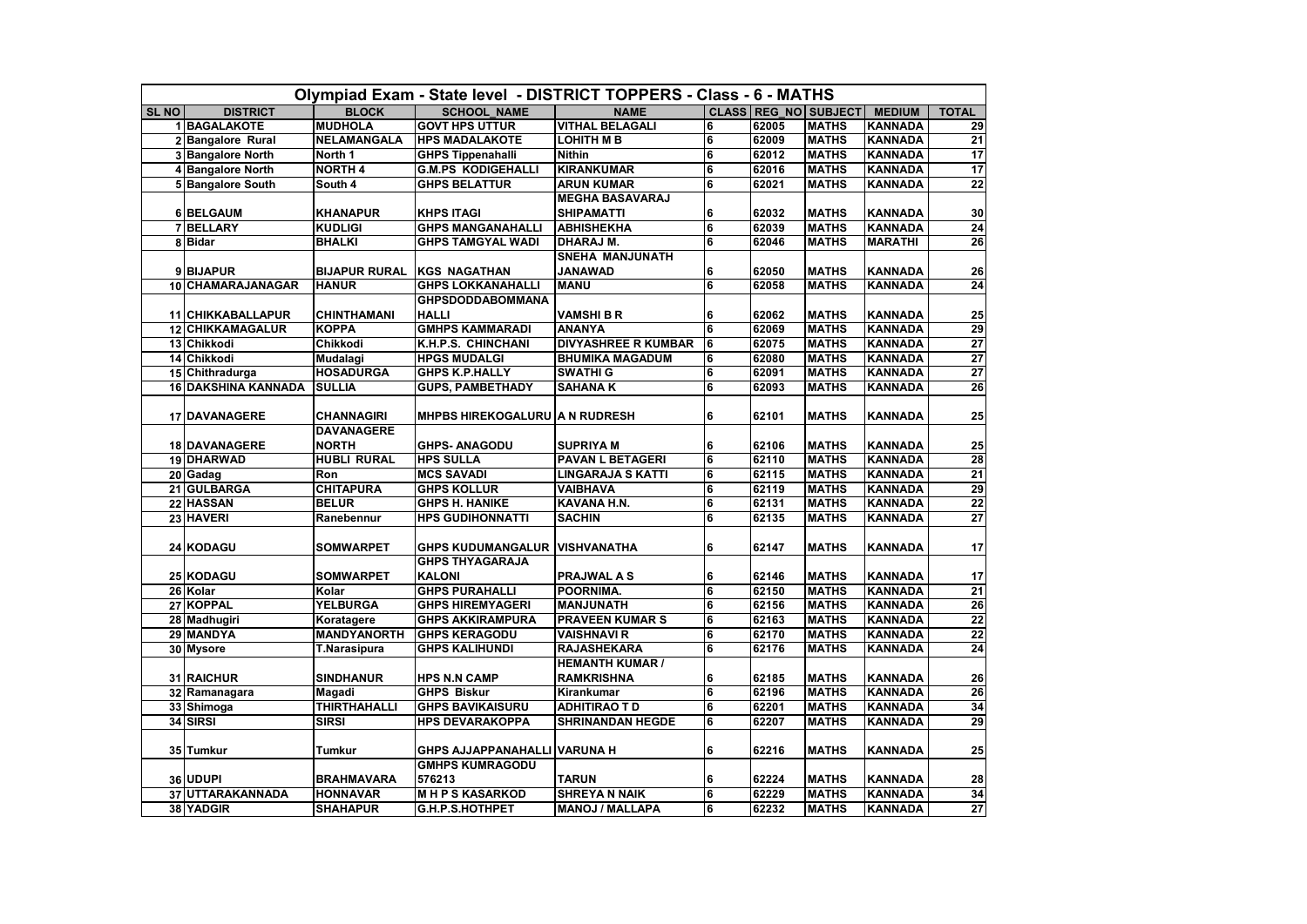|              | Olympiad Exam - State level - DISTRICT TOPPERS - Class - 9 - SCIENCE |                           |                                     |                              |   |       |                             |                        |                                                                                       |  |  |  |
|--------------|----------------------------------------------------------------------|---------------------------|-------------------------------------|------------------------------|---|-------|-----------------------------|------------------------|---------------------------------------------------------------------------------------|--|--|--|
| <b>SL NO</b> | <b>DISTRICT</b>                                                      | <b>BLOCK</b>              | <b>SCHOOL NAME</b>                  | <b>NAME</b>                  |   |       | <b>CLASS REG NO SUBJECT</b> | <b>MEDIUM</b>          | <b>TOTAL</b>                                                                          |  |  |  |
|              | 1 BAGALAKOTE                                                         | <b>JAMAKHANDI</b>         | <b>GHS ADIHUDI</b>                  | <b>SIMRAN NADAF</b>          | 9 | 91001 | <b>SCIENCE KANNADA</b>      |                        | 32                                                                                    |  |  |  |
|              | 2 Bangalore Rural                                                    | <b>DODDABALLAPURA</b>     | <b>GHS Hosahalli</b>                | <b>Mamatha G</b>             | 9 | 91005 | <b>SCIENCE KANNADA</b>      |                        | $\overline{20}$                                                                       |  |  |  |
|              | 3 Bangalore North                                                    | North 1                   | GHS.Sanegoravanahalli               | Akshata.B                    | 9 | 91007 | <b>SCIENCE KANNADA</b>      |                        | $\overline{21}$                                                                       |  |  |  |
|              | 4 Bangalore North                                                    | <b>NORTH4</b>             | <b>GHS HESARGATTA</b>               | <b>CHETHAN SM</b>            | 9 | 91008 | <b>SCIENCE KANNADA</b>      |                        | $\overline{21}$                                                                       |  |  |  |
|              | 5 Bangalore South                                                    | Anekal                    | <b>GHS Hebbagodi</b>                | <b>Manasa R</b>              | 9 | 91009 | <b>SCIENCE KANNADA</b>      |                        |                                                                                       |  |  |  |
|              | 6 BELGAUM                                                            | <b>SAUNDATTI</b>          | <b>GHS SHIVAPUR</b>                 | <b>RAJENDRA M SOGALAD</b>    | 9 | 91012 | <b>SCIENCE KANNADA</b>      |                        | $\frac{29}{31}$                                                                       |  |  |  |
|              | 7 BELLARY                                                            | H.B.HALLI                 | <b>GBC PU COLLEGE RAMANAGARA</b>    | <b>ADNAN KHAN</b>            | 9 | 91016 | <b>SCIENCE KANNADA</b>      |                        |                                                                                       |  |  |  |
|              | 8 Bidar                                                              | Aurad                     | Kathagaon                           | <b>Vivek</b>                 | 9 | 91020 | <b>SCIENCE KANNADA</b>      |                        | $\begin{array}{r}\n 20 \\  \hline\n 24 \\  \hline\n 22 \\  \hline\n 27\n \end{array}$ |  |  |  |
|              | 9 BIJAPUR                                                            | <b>MUDDEBIHAL</b>         | <b>GHS PEERAPUR</b>                 | <b>BHAGYASRHI B HIREMATH</b> | 9 | 91024 | <b>SCIENCE KANNADA</b>      |                        |                                                                                       |  |  |  |
|              | 10 CHAMARAJANAGAR                                                    | <b>GUNDLUPET</b>          | <b>GGHS KABBAHALLI</b>              | <b>SINDHUV</b>               | 9 | 91025 | <b>SCIENCE KANNADA</b>      |                        |                                                                                       |  |  |  |
|              | <b>11 CHIKKABALLAPUR</b>                                             | <b>GUDIBANDE</b>          | <b>GJC GUDIBANDE</b>                | <b>NITHIN SINGH</b>          | 9 | 91028 | <b>SCIENCE KANNADA</b>      |                        | $\frac{21}{32}$                                                                       |  |  |  |
|              | <b>12 CHIKKAMAGALUR</b>                                              | <b>KOPPA</b>              | <b>GJC KOPPA</b>                    | POORNACHANDRA TEJASWI        | 9 | 91030 | <b>SCIENCE ENGLISH</b>      |                        |                                                                                       |  |  |  |
|              | <b>13 CHIKKODI</b>                                                   | <b>GOKAK</b>              | <b>KHPS GPUC GOKAK</b>              | <b>SHREYA B CHENNI</b>       | 9 | 91036 | <b>SCIENCE KANNADA</b>      |                        | 31                                                                                    |  |  |  |
|              | 14 Chithradurga                                                      | <b>Challakere</b>         | <b>GHS N DEVARAHALLY</b>            | <b>SYED IRFAN</b>            | 9 | 91037 |                             | <b>SCIENCE KANNADA</b> |                                                                                       |  |  |  |
|              | <b>15 DAKSHINA KANNADA</b>                                           | <b>BELTHANGADI</b>        | <b>GPUC, VENOOR</b>                 | <b>ANNAPOORNA</b>            | 9 | 91039 | <b>SCIENCE KANNADA</b>      |                        |                                                                                       |  |  |  |
|              | 16 DAVANAGERE                                                        | <b>HARAPANAHALLI</b>      | <b>GHS- GOVERAHALLI</b>             | <b>HALESH P</b>              | 9 | 91042 | <b>SCIENCE KANNADA</b>      |                        | $\begin{array}{r}\n\overline{21} \\ \overline{28} \\ \overline{25}\n\end{array}$      |  |  |  |
|              | 17 DHARWAD                                                           | <b>KUNDAGOL</b>           | <b>GHS YARAGUPPI</b>                | <b>ISHWARYA SAUNSHI</b>      | 9 | 91050 | <b>SCIENCE KANNADA</b>      |                        | $\frac{26}{25}$                                                                       |  |  |  |
|              | 18 Gadag                                                             | <b>Gadag Rural</b>        | <b>GHS LAKKUNDI</b>                 | <b>ROOPA HAIDRI</b>          | 9 | 91052 | <b>SCIENCE KANNADA</b>      |                        |                                                                                       |  |  |  |
|              | 19 GULBARGA                                                          | <b>GULBARGA NORTH</b>     | GHS PU COLLEGE KAMALAPUR            | <b>NIVEDITA</b>              | 9 | 91053 | <b>SCIENCE KANNADA</b>      |                        |                                                                                       |  |  |  |
|              | 20 HASSAN                                                            | <b>ARASIKERE</b>          | <b>GHS KALAYADI</b>                 | <b>PAVANGOWDA MY</b>         | 9 | 91059 | <b>SCIENCE KANNADA</b>      |                        | $\frac{28}{34}$                                                                       |  |  |  |
|              | 21 HAVERI                                                            | Hanagal                   | <b>GHS Maharaipet</b>               | Sangamesh S Bankapurmath     | 9 | 91065 | <b>SCIENCE KANNADA</b>      |                        |                                                                                       |  |  |  |
|              | 22 KODAGU                                                            | <b>VIRAJPET</b>           | <b>GOVT HIGH SCHOOL THITHIMATHI</b> | <b>SHARANUYM</b>             | 9 | 91070 | <b>SCIENCE KANNADA</b>      |                        |                                                                                       |  |  |  |
|              | 23 Kolar                                                             | K.G.F                     | <b>GHS DODDUR</b>                   | YASHWANTH RAJ P              | 9 | 91073 | <b>SCIENCE KANNADA</b>      |                        | $\begin{array}{r} 20 \\ 22 \\ 20 \end{array}$                                         |  |  |  |
|              | 24 KOPPAL                                                            | <b>KUSTAGI</b>            | <b>GHS CHALAGERA</b>                | <b>MOUNESH</b>               | 9 | 91077 | <b>SCIENCE KANNADA</b>      |                        | $\frac{33}{17}$                                                                       |  |  |  |
|              | 25 Madhugiri                                                         | Pavagada                  | <b>GHS VALLURU</b>                  | <b>OMKAR</b>                 | 9 | 91079 | <b>SCIENCE KANNADA</b>      |                        |                                                                                       |  |  |  |
|              | 26 MANDYA                                                            | <b>MALAVALLI</b>          | <b>GHS MARAGOWDANAHALLI</b>         | <b>RAGHUVEER</b>             | 9 | 91081 | <b>SCIENCE</b>              | <b>KANNADA</b>         | 27                                                                                    |  |  |  |
|              | 27 Mysore                                                            | <b>HD Kote</b>            | Ghs, Mullur                         | Chaithra.M.C                 | 9 | 91086 | <b>SCIENCE</b>              | <b>KANNADA</b>         | 31                                                                                    |  |  |  |
|              | <b>28 RAICHUR</b>                                                    | LINGASUGUR                | <b>GHS Town Lingasugur</b>          | Shivalingappa Sharanappa     | 9 | 91093 | <b>SCIENCE KANNADA</b>      |                        |                                                                                       |  |  |  |
|              | 29 RAMANAGARA                                                        | <b>CHANNAPATNA</b>        | <b>GHS IGALLURU</b>                 | <b>BHAVANA, A.V.</b>         | 9 | 91098 | <b>SCIENCE KANNADA</b>      |                        |                                                                                       |  |  |  |
|              | 30 Shimoga                                                           | <b>SORAB</b>              | <b>GHS HAREESHI</b>                 | <b>PAVANAKUMAR M</b>         | 9 | 91099 |                             | <b>SCIENCE KANNADA</b> | $\begin{array}{r} 24 \\ 22 \\ 37 \end{array}$                                         |  |  |  |
|              | 31 SIRSI                                                             | <b>SIRSI</b>              | <b>HS MARIKAMBA</b>                 | PRATEEKA C BHAT              | 9 | 91104 | <b>SCIENCE ENGLISH</b>      |                        | 33                                                                                    |  |  |  |
|              |                                                                      |                           |                                     |                              |   |       |                             |                        |                                                                                       |  |  |  |
|              | 32 Tumkur                                                            | CHIKKANAYKANAHALLI SASALU |                                     | <b>NAVEENA G S</b>           | 9 | 91107 | <b>SCIENCE KANNADA</b>      |                        | 27                                                                                    |  |  |  |
|              | 33 UDUPI                                                             | <b>UDUPI</b>              | <b>BLANK</b>                        | <b>PRAJWAL P NAYAK</b>       | g | 91108 | <b>SCIENCE KANNADA</b>      |                        | 29                                                                                    |  |  |  |
|              | 34 UTTARAKANNADA                                                     | <b>HONNAVAR</b>           | <b>GHS GERSOPPA</b>                 | <b>AKSHAYA N PAI</b>         | 9 | 91111 | <b>SCIENCE KANNADA</b>      |                        | 38                                                                                    |  |  |  |
|              | 35 YADGIR                                                            | <b>SHORAPURA</b>          | <b>GHS RAJANAKOLUR</b>              | <b>NINGANNA KUMBAR</b>       | 9 | 91112 | <b>SCIENCE KANNADA</b>      |                        | $\overline{24}$                                                                       |  |  |  |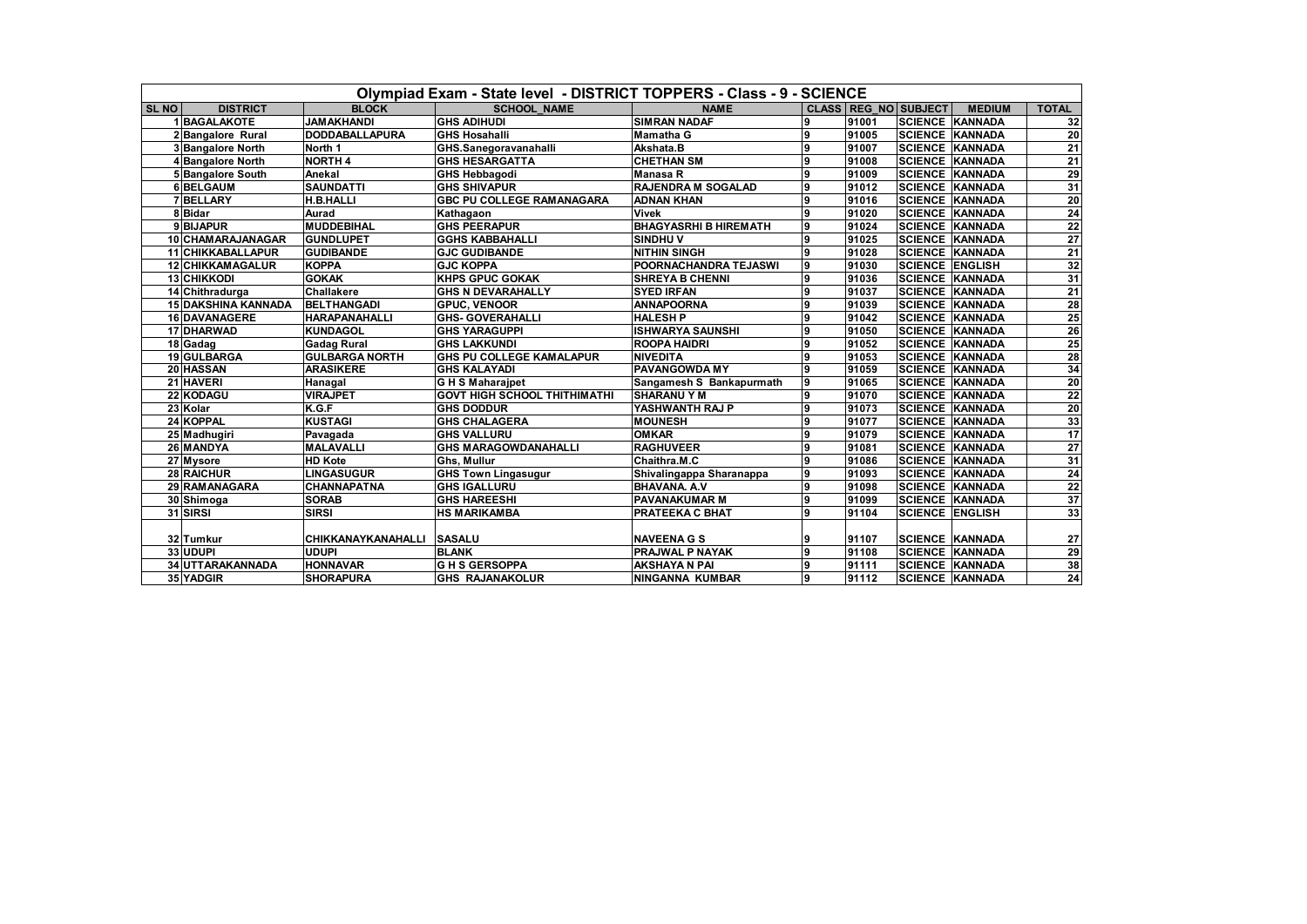| Olympiad Exam - State level - DISTRICT TOPPERS - Class - 9 - MATHS   |                      |                                        |                               |                                      |        |                |                              |                                  |                 |  |  |
|----------------------------------------------------------------------|----------------------|----------------------------------------|-------------------------------|--------------------------------------|--------|----------------|------------------------------|----------------------------------|-----------------|--|--|
| <b>BLOCK</b><br><b>SCHOOL NAME</b><br><b>SLNO</b><br><b>DISTRICT</b> |                      |                                        |                               | <b>NAME</b>                          |        |                | <b>CLASS REG NO SUBJECT</b>  | <b>MEDIUM</b>                    | <b>TOTAL</b>    |  |  |
|                                                                      | 1 BAGALAKOTE         | <b>HUNAGUNDA</b>                       | <b>GHS SULEBHAVI</b>          | <b>GIRISH DHUPAD</b>                 | 9      | 92005          | <b>MATHS</b>                 | <b>KANNADA</b>                   | 21              |  |  |
|                                                                      | <b>Bangalore</b>     |                                        |                               |                                      |        |                |                              |                                  |                 |  |  |
|                                                                      | 2 Rural              | Devanahalli                            | GHS BACHAHALLI                | <b>NIKIL M</b>                       | 9      | 92008          | <b>MATHS</b>                 | <b>KANNADA</b>                   | 16              |  |  |
|                                                                      | <b>Bangalore</b>     |                                        |                               |                                      |        |                |                              |                                  |                 |  |  |
|                                                                      | 3 Rural              | Devanahalli                            | GHS BACHAHALLI                | <b>RUTHUK</b>                        | 9      | 92007          | <b>MATHS</b>                 | <b>KANNADA</b>                   | 16              |  |  |
|                                                                      | <b>Bangalore</b>     |                                        |                               |                                      |        |                |                              |                                  |                 |  |  |
|                                                                      | 4 North              | North 1                                | <b>GHS Police colony</b>      | Manjushree.D                         | 9      | 92010          | <b>MATHS</b>                 | KANNADA                          | 27              |  |  |
|                                                                      | <b>Bangalore</b>     |                                        |                               |                                      |        |                |                              |                                  |                 |  |  |
|                                                                      | 5 South              | Anekal                                 | <b>GHS Hennagara</b>          | Manoj R                              | 9      | 92013          | <b>MATHS</b>                 | <b>KANNADA</b>                   | ${\bf 21}$      |  |  |
|                                                                      | 6BELGAUM             | <b>SAUNDATTI</b>                       | <b>GHS SATTIGERI</b>          | <b>UMESH V MATHAPATI</b>             | 9      | 92017          | <b>MATHS</b>                 | <b>KANNADA</b>                   | 21              |  |  |
|                                                                      |                      |                                        | <b>GOVT PU(HS) COLLEGE</b>    |                                      |        |                |                              |                                  |                 |  |  |
|                                                                      | 7 BELLARY            | <b>H.B.HALLI</b>                       | <b>KOGALI</b>                 | K M SHASHANKA                        | 9      | 92021          | <b>MATHS</b>                 | KANNADA                          | 24              |  |  |
|                                                                      | 8 Bidar              | Basavakalyan                           | Govt. HS Mudbi                | Vinayak                              | 9      | 92031          | <b>MATHS</b>                 | <b>KANNADA</b>                   | 21              |  |  |
|                                                                      | 9 BIJAPUR            | <b>INDI</b>                            | <b>GHS INDI</b>               | <b>MALLIKARJUN SARASAMBI</b>         | 9      | 92034          | <b>MATHS</b>                 | <b>KANNADA</b>                   | 21              |  |  |
|                                                                      | <b>CHAMARAJAN</b>    | CHAMARAJANAG                           | <b>G.P.U BOYS COLLEGE CH-</b> |                                      |        |                |                              |                                  |                 |  |  |
|                                                                      | 10 AGAR              | AR                                     | <b>NAGAR</b>                  | <b>SHIVAKUMARA M</b>                 | 9      | 92037          | <b>MATHS</b>                 | <b>KANNADA</b>                   | 18              |  |  |
|                                                                      | <b>CHIKKABALLA</b>   |                                        | <b>GHS NEW GOVT HIGH</b>      |                                      |        |                |                              |                                  |                 |  |  |
|                                                                      | <b>11 PUR</b>        | <b>CHINTHAMANI</b>                     | <b>SCHOOL</b>                 | VENUGOPAL T C                        | 9      | 92041          | <b>MATHS</b>                 | KANNADA                          | 17              |  |  |
|                                                                      | <b>CHIKKAMAGAL</b>   |                                        |                               |                                      |        |                |                              |                                  |                 |  |  |
|                                                                      | $12$ UR              | <b>SRINGERI</b>                        | <b>GHS THOREHADLU</b>         | <b>AKSHATHA A R</b>                  | 9      | 92044          | <b>MATHS</b>                 | <b>ENGLISH</b>                   | 23              |  |  |
|                                                                      | 13 Chikkodi          | Chikkodi                               | <b>GHS NAVALIHAL</b>          | <b>SHREDDA KHADD</b>                 | 9      | 92047          | <b>MATHS</b>                 | <b>KANNADA</b>                   | $\overline{23}$ |  |  |
|                                                                      | 14 Chithradurga      | <b>HOLALKERE</b>                       | <b>GHS - KASHIPURA</b>        | VISHWANATHA K                        | 9      | 92053          | <b>MATHS</b>                 | <b>KANNADA</b>                   | 17              |  |  |
|                                                                      | <b>DAKSHINA</b>      |                                        |                               |                                      |        |                |                              |                                  |                 |  |  |
|                                                                      | <b>15 KANNADA</b>    | <b>BELTHANGADI</b>                     | <b>GPUC, KOKKADA</b>          | <b>SRIVASTSA K</b>                   | 9      | 92055          | <b>MATHS</b>                 | <b>KANNADA</b>                   | 23              |  |  |
|                                                                      | <b>16 DAVANAGERE</b> | <b>JAGALURU</b>                        | <b>GHS GUTTIDURGA</b>         | POOJA V                              | 9      | 92061          | <b>MATHS</b>                 | <b>KANNADA</b>                   | 21              |  |  |
|                                                                      | <b>17 DHARWAD</b>    | <b>KALGHATGI</b>                       | <b>GHS BAGADAGERI</b>         | <b>KALMESH V NAGANUR</b>             | 9      | 92062          | <b>MATHS</b>                 | <b>KANNADA</b>                   | 17              |  |  |
|                                                                      | 18 Gadag             | Naragund                               | <b>RMSA KALLAPUR</b>          | MANJUNATH SHIVAPPA KITTUR            | 9      | 92066          | <b>MATHS</b>                 | <b>KANNADA</b>                   | 18              |  |  |
|                                                                      |                      |                                        | ADARSHA VIDYALAYA             |                                      |        |                |                              |                                  |                 |  |  |
|                                                                      | 19 GULBARGA          | <b>CHINCHOLI</b>                       | <b>CHINCHOLI</b>              | <b>POORNIMA</b>                      | 9      | 92069          | <b>MATHS</b>                 | <b>ENGLISH</b>                   | 21              |  |  |
|                                                                      | 20 HASSAN            | <b>ARASIKERE</b>                       | <b>GHS KLLURADARAHALLI</b>    | <b>SUKANYA B</b>                     | 9      | 92076          | <b>MATHS</b>                 | <b>KANNADA</b>                   | $\overline{27}$ |  |  |
|                                                                      | 21 HAVERI            | <b>Byadagi</b>                         | <b>GHS CHATRA</b>             | SUNIL S SHIVANAGOUDRA                | 9      | 92078          | <b>MATHS</b>                 | <b>KANNADA</b>                   | 23              |  |  |
|                                                                      | 22 KODAGU            | <b>SOMWARPET</b>                       | <b>GHS, KIRAGANDUR</b>        | PREETHAM H C                         | 9      | 92081          | <b>MATHS</b>                 | <b>KANNADA</b>                   | 14              |  |  |
|                                                                      | 23 Kolar             | <b>Srinivasapura</b>                   | <b>GHS LAKSHMIPURA</b>        | <b>NAVEEN KUMAR G</b>                | 9      | 92083          | <b>MATHS</b>                 | <b>KANNADA</b>                   | 18              |  |  |
|                                                                      | 24 KOPPAL            | <b>YELBURGA</b>                        | <b>GHS MANGALORE</b>          | <b>MANJUNATH</b>                     | 9      | 92087          | <b>MATHS</b>                 | <b>KANNADA</b>                   | 25              |  |  |
|                                                                      | 25 Madhugiri         | Koratagere                             | <b>GHS JETTIAGRAHARA</b>      | PALLAVI M P                          | 9      | 92093          | <b>MATHS</b>                 | <b>KANNADA</b>                   | 10              |  |  |
|                                                                      | 26 MANDYA            | <b>MALAVALLI</b>                       | <b>GHS SARGURU</b>            | <b>PAVITHRA B M</b>                  | 9      | 92096          | <b>MATHS</b>                 | <b>KANNADA</b>                   | 15              |  |  |
|                                                                      | 27 Mysore            | Nanjanagud                             | <b>GHS HORALAVADI</b>         | <b>MAMATHA S</b>                     | 9      | 92099          | <b>MATHS</b>                 | <b>KANNADA</b>                   | 18              |  |  |
|                                                                      | 28 RAICHUR           | <b>LINGASUGUR</b>                      | <b>GHS Kannal</b>             | Timmaraddeppa Basavarajappa          | 9      | 92109          | <b>MATHS</b>                 | <b>KANNADA</b>                   | 20              |  |  |
|                                                                      | 29 Ramanagara        | Magadi                                 | G.H.S.Kudur                   | Prajwal.C.                           | 9      | 92111          | <b>MATHS</b>                 | <b>ENGLISH</b>                   | 13              |  |  |
|                                                                      | 30 Shimoga           | <b>THIRTHAHALLI</b><br><b>YALLAPUR</b> | <b>GPUC THIRTHAHALLI</b>      | NIRANJANA M C<br><b>VARUN V BHAT</b> | 9<br>9 | 92112<br>92117 | <b>MATHS</b><br><b>MATHS</b> | <b>ENGLISH</b><br><b>KANNADA</b> | 23              |  |  |
|                                                                      | 31 SIRSI             |                                        | <b>GHS GULLAPUR</b>           |                                      |        |                |                              |                                  | 28              |  |  |
|                                                                      |                      |                                        | <b>GJC MAHATHMA GANDHI</b>    |                                      |        |                |                              |                                  |                 |  |  |
|                                                                      | 32 Tumkur            | <b>KUNIGAL</b>                         | <b>KUNIGAL W-22</b>           | <b>SUSHMATP</b>                      | 9      | 92120          | <b>MATHS</b>                 | <b>ENGLISH</b>                   | 20              |  |  |
|                                                                      |                      |                                        | <b>GJC MAHATHMA GANDHI</b>    |                                      |        |                |                              |                                  |                 |  |  |
|                                                                      | 33 Tumkur            | <b>KUNIGAL</b>                         | <b>KUNIGAL W-28</b>           | <b>AJAY S</b>                        | 9      | 92119          | <b>MATHS</b>                 | <b>ENGLISH</b>                   | 20              |  |  |
|                                                                      | 34 UDUPI             | <b>KARKALA</b>                         | <b>GPUC BAILUR</b>            | <b>NIRANJAN BHAT</b>                 | 9      | 92121          | <b>MATHS</b>                 | <b>ENGLISH</b>                   | 23              |  |  |
|                                                                      | <b>UTTARAKANNA</b>   |                                        |                               |                                      |        |                |                              |                                  |                 |  |  |
|                                                                      | 35 DA                | <b>HONNAVAR</b>                        | <b>GHS HADINBAL</b>           | <b>PRAVEEN S HEGDE</b>               | 9      | 92123          | <b>MATHS</b>                 | <b>KANNADA</b>                   | 25              |  |  |
|                                                                      | 36 YADGIR            | <b>SHORAPURA</b>                       | <b>GHS BALASHETTIHAL</b>      | <b>SACHIN VEERANNA</b>               | 9      | 92124          | <b>MATHS</b>                 | <b>KANNADA</b>                   | 27              |  |  |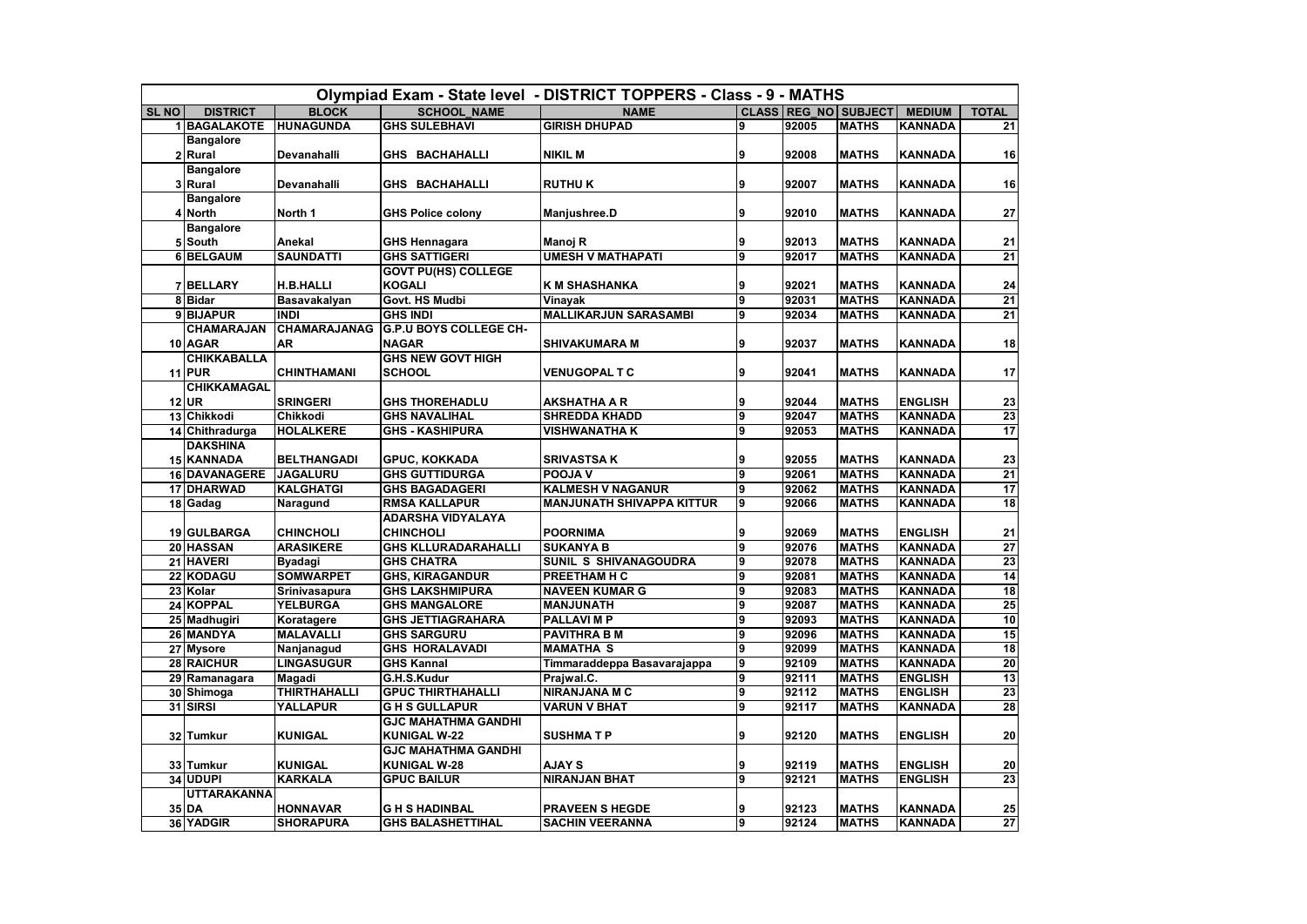| <b>Olympiad Exam - State level - STATE TOPPERS</b> |                           |                        |                      |                           |                |       |                             |                        |              |  |  |
|----------------------------------------------------|---------------------------|------------------------|----------------------|---------------------------|----------------|-------|-----------------------------|------------------------|--------------|--|--|
| <b>SL NO</b>                                       | <b>DISTRICT</b>           | <b>BLOCK</b>           | <b>SCHOOL NAME</b>   | <b>NAME</b>               |                |       | <b>CLASS REG NO SUBJECT</b> | <b>MEDIUM</b>          | <b>TOTAL</b> |  |  |
|                                                    |                           |                        | <b>HPS</b>           | <b>BASALINGAYYA</b>       |                |       |                             |                        |              |  |  |
|                                                    | 1 DHARWAD                 | <b>DHARWAD RURAL</b>   | <b>KURUBAGATTI</b>   | <b>HIREMATH</b>           | 6              | 61117 |                             | <b>SCIENCE KANNADA</b> | 37           |  |  |
|                                                    |                           |                        | <b>GHPS NO-02</b>    | <b>SAMARTH</b>            |                |       |                             |                        |              |  |  |
|                                                    | 2 DHARWAD                 | <b>KUNDAGOL</b>        | <b>KUNDAGOL</b>      | <b>SADARAJOSHI</b>        | 6              | 61119 |                             | <b>SCIENCE KANNADA</b> | 37           |  |  |
|                                                    |                           |                        | <b>GMHPS</b>         |                           |                |       |                             |                        |              |  |  |
|                                                    | <b>3 CHIKKAMAGALUR</b>    | KOPPA                  | <b>KAMMARADI</b>     | <b>ANANYA</b>             | 6              | 61076 |                             | <b>SCIENCE KANNADA</b> | 33           |  |  |
|                                                    | <b>DAKSHINA</b>           |                        | Govt H.P.S           |                           |                |       |                             |                        |              |  |  |
|                                                    | 4 KANNADA                 | <b>MANGALORE NORTH</b> | <b>Badaga yekkar</b> | <b>Sangeetha</b>          | 6              | 61105 |                             | <b>SCIENCE KANNADA</b> | 31           |  |  |
|                                                    | <b>DAKSHINA</b>           |                        | GUPS,                |                           |                |       |                             |                        |              |  |  |
|                                                    | 5 KANNADA                 | <b>PUTTURU</b>         | <b>PALLATHARU</b>    | <b>SHARATH KUMAR</b>      | 6              | 61107 |                             | <b>SCIENCE KANNADA</b> | 31           |  |  |
|                                                    |                           |                        | <b>GHPS</b>          |                           |                |       |                             |                        |              |  |  |
|                                                    | 6 KOPPAL                  | <b>KUSTAGI</b>         | <b>JOOLAKATTE</b>    | <b>ASHWINI</b>            | 6              | 61159 |                             | <b>SCIENCE KANNADA</b> | 31           |  |  |
|                                                    |                           |                        | <b>GHPS</b>          |                           |                |       |                             |                        |              |  |  |
|                                                    | 7Tumkur                   | <b>Gubbi (02)</b>      | <b>SOMALAPURA</b>    | <b>MOHAN H</b>            | 6              | 61219 |                             | <b>SCIENCE KANNADA</b> | 31           |  |  |
|                                                    |                           |                        | <b>GHPS</b>          |                           |                |       |                             |                        |              |  |  |
|                                                    | 8 UDUPI                   | <b>KUNDAPURA</b>       | <b>KOTESHWARA</b>    | <b>SUJATHA BHAT</b>       | 6              | 61226 |                             | <b>SCIENCE KANNADA</b> | 31           |  |  |
|                                                    |                           |                        | <b>HPS</b>           |                           |                |       |                             |                        |              |  |  |
|                                                    | 9 UTTARAKANNADA           | <b>HONNAVAR</b>        | <b>STHITIGARA</b>    | <b>MAHESH S BHAT</b>      | 6              | 61229 |                             | <b>SCIENCE KANNADA</b> | 31           |  |  |
|                                                    |                           |                        | <b>GHPS</b>          |                           |                |       |                             |                        |              |  |  |
|                                                    | 10 Shimoga                | <b>THIRTHAHALLI</b>    | <b>BAVIKAISURU</b>   | <b>ADHITIRAO T D</b>      | 6              | 62201 | <b>MATHS</b>                | <b>KANNADA</b>         | 34           |  |  |
|                                                    |                           |                        | <b>MHPS</b>          |                           |                |       |                             |                        |              |  |  |
|                                                    | 11 UTTARAKANNADA HONNAVAR |                        | <b>KASARKOD</b>      | <b>SHREYA N NAIK</b>      | 6              | 62229 | <b>MATHS</b>                | <b>KANNADA</b>         | 34           |  |  |
|                                                    |                           |                        |                      | <b>MEGHA BASAVARAJ</b>    |                |       |                             |                        |              |  |  |
|                                                    | 12 BELGAUM                | <b>KHANAPUR</b>        | <b>KHPS ITAGI</b>    | <b>SHIPAMATTI</b>         | 6              | 62032 | <b>MATHS</b>                | <b>KANNADA</b>         | 30           |  |  |
|                                                    |                           |                        | <b>GOVT HPS</b>      |                           |                |       |                             |                        |              |  |  |
|                                                    | 13 BAGALAKOTE             | <b>MUDHOLA</b>         | <b>UTTUR</b>         | <b>VITHAL BELAGALI</b>    | 16             | 62005 | <b>MATHS</b>                | <b>KANNADA</b>         | 29           |  |  |
|                                                    |                           |                        | <b>GMHPS</b>         |                           |                |       |                             |                        |              |  |  |
|                                                    | <b>14 CHIKKAMAGALUR</b>   | <b>KOPPA</b>           | <b>KAMMARADI</b>     | <b>ANANYA</b>             | 6              | 62069 | <b>MATHS</b>                | <b>KANNADA</b>         | 29           |  |  |
|                                                    | 15 GULBARGA               | <b>CHITAPURA</b>       | <b>GHPS KOLLUR</b>   | <b>VAIBHAVA</b>           | $\overline{6}$ | 62119 | <b>MATHS</b>                | <b>KANNADA</b>         | 29           |  |  |
|                                                    |                           |                        | <b>HPS</b>           |                           |                |       |                             |                        |              |  |  |
|                                                    | 16 SIRSI                  | <b>SIRSI</b>           | <b>DEVARAKOPPA</b>   | <b>SHRINANDAN HEGDE 6</b> |                | 62207 | <b>MATHS</b>                | <b>KANNADA</b>         | 29           |  |  |
|                                                    |                           |                        | $G$ H S              |                           |                |       |                             |                        |              |  |  |
|                                                    | 17 UTTARAKANNADA          | <b>HONNAVAR</b>        | <b>GERSOPPA</b>      | <b>AKSHAYA N PAI</b>      | 9              | 91111 |                             | <b>SCIENCE KANNADA</b> | 38           |  |  |
|                                                    | 18 Shimoga                | <b>SORAB</b>           | <b>GHS HAREESHI</b>  | <b>PAVANAKUMAR M</b>      | g              | 91099 |                             | <b>SCIENCE KANNADA</b> | 37           |  |  |
|                                                    | 19 HASSAN                 | <b>ARASIKERE</b>       | <b>GHS KALAYADI</b>  | <b>PAVANGOWDA MY</b>      | g              | 91059 | <b>SCIENCE</b>              | KANNADA                | 34           |  |  |